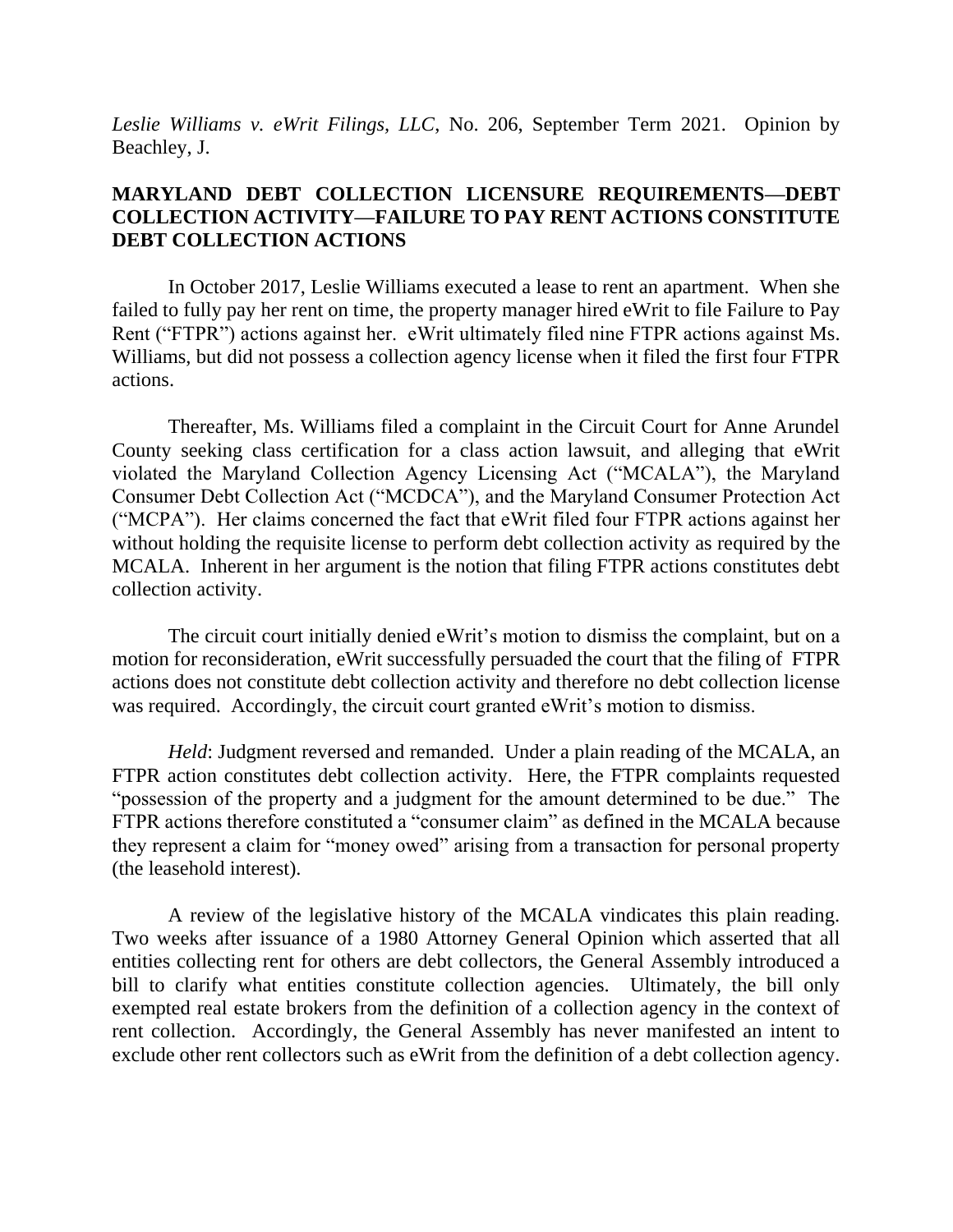Finally, the enactment of Courts and Judicial Proceedings Article ("CJP") § 5-1201 et seq. do not impact the licensure requirements of parties who file FTPR actions on behalf of others. To be sure, those statutes impose safeguards and procedural hurdles against debt collectors seeking to file claims in Maryland. Nevertheless, the statutes were never intended to modify the MCALA's licensure requirements.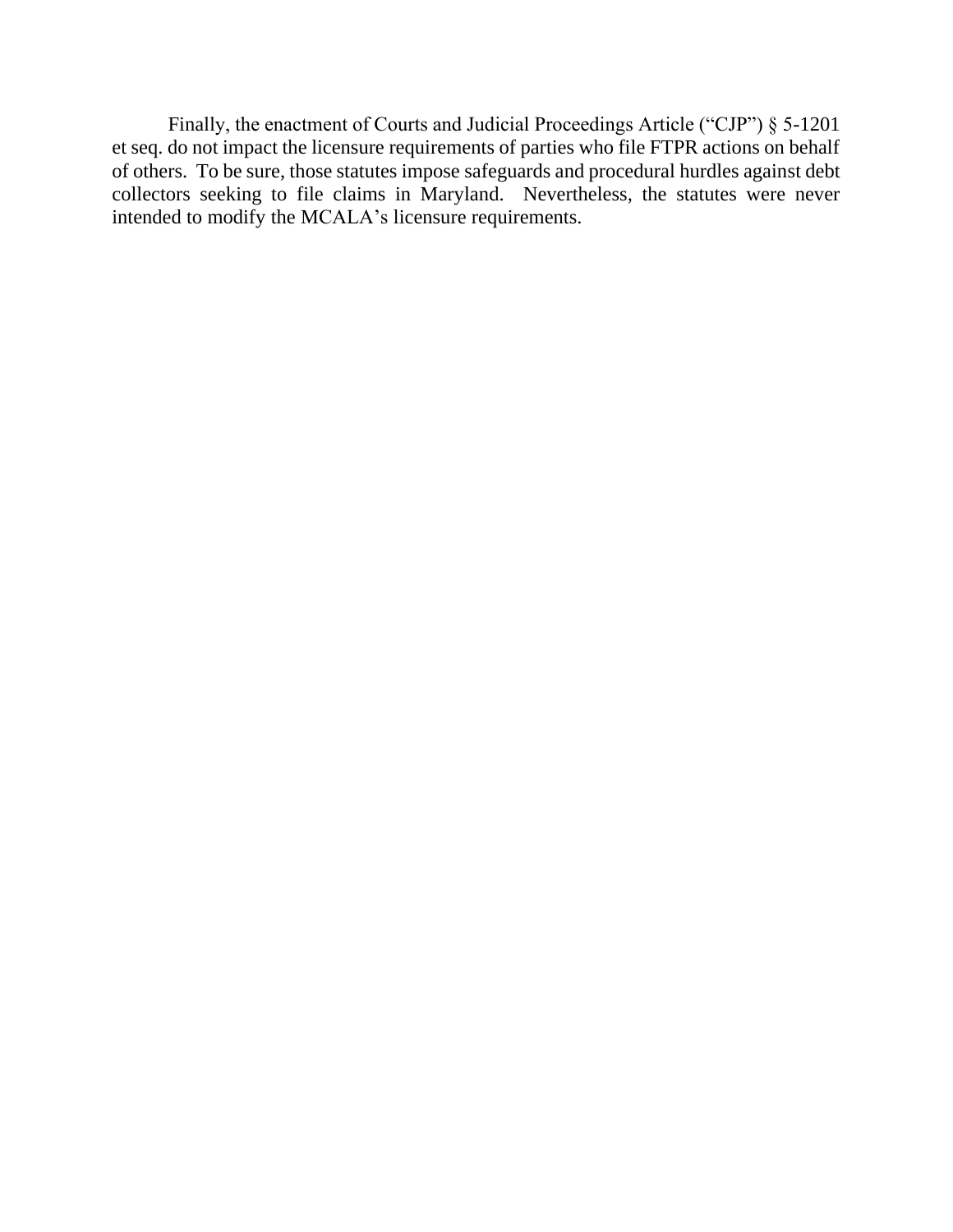Circuit Court for Anne Arundel County Case No. C-02-CV-20-001655

#### REPORTED

### IN THE COURT OF SPECIAL APPEALS

# OF MARYLAND

No. 206

September Term, 2021

#### LESLIE WILLIAMS

v.

## EWRIT FILINGS, LLC

Reed, Beachley, Zarnoch, Robert A. (Senior Judge, Specially Assigned),

JJ.

Opinion by Beachley, J.

Filed: January 26, 2022

\*Ripken, J., did not participate in the Court's decision to designate this opinion for publication pursuant to Maryland Rule 8-605.1.

Pursuant to Maryland Uniform Electronic Legal Materials Act vaterials Act<br>§§ 10-1601 et seq. of the State Government Article) this document is a



2022-01-26 11:53-05:00

nne C. Johnson, Clerk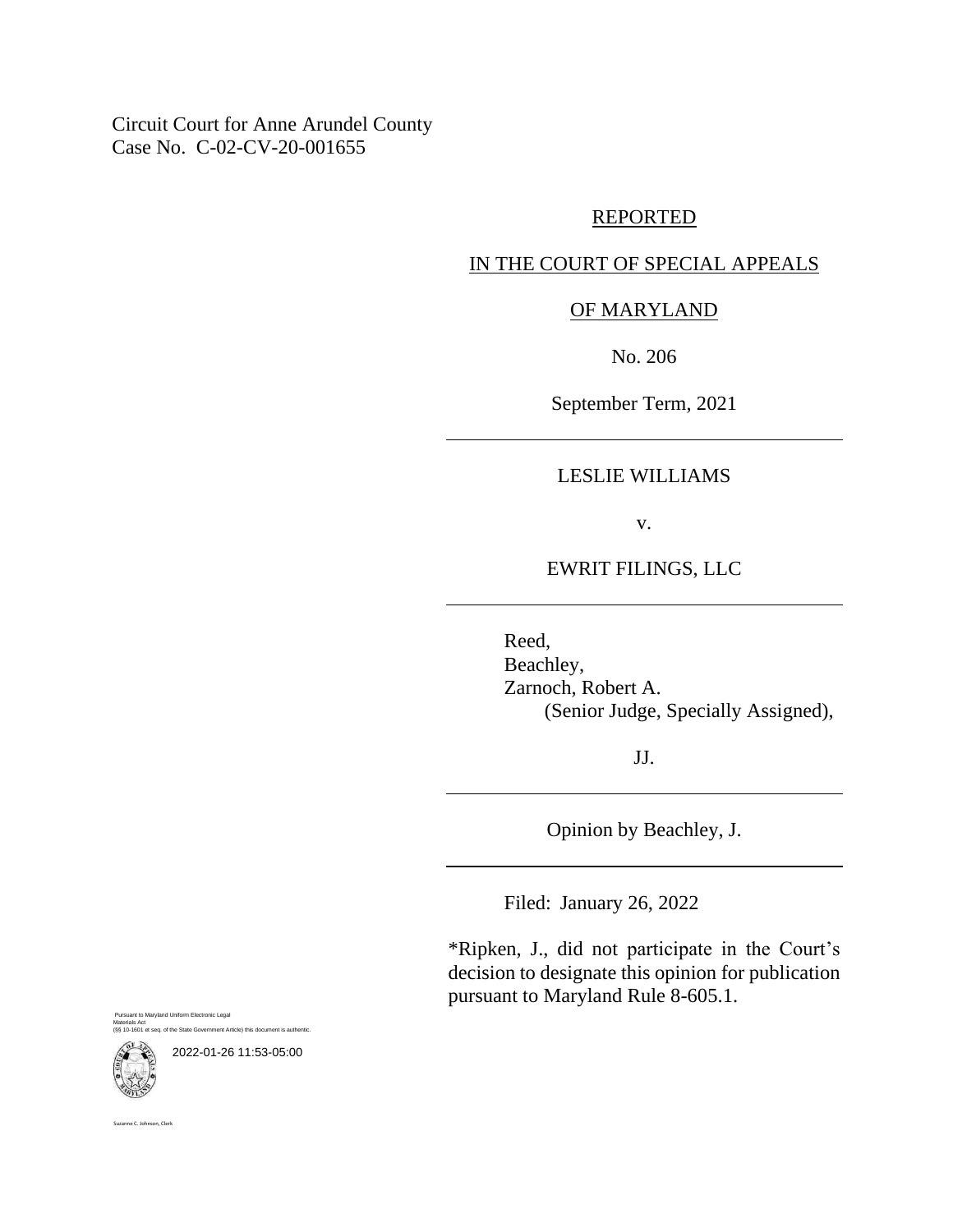From November 2017 through September 2018, appellee eWrit Filings, LLC ("eWrit") filed nine Failure to Pay Rent ("FTPR") actions against appellant Leslie Williams. On August 26, 2020, Ms. Williams, as lead plaintiff, filed a class action complaint against eWrit in the Circuit Court for Anne Arundel County, alleging that eWrit unlawfully acted as a debt collector by filing the FTPR actions without having first obtained a debt collection license as required by Maryland law. eWrit moved to dismiss the complaint, and the circuit court denied eWrit's motion. eWrit then filed a motion for reconsideration, which Ms. Williams opposed. Following a hearing, the court granted eWrit's motion and dismissed the complaint. Ms. Williams timely appealed and presents four questions for our review, which we have consolidated into one: Was eWrit required to have a debt collection license in order to lawfully file FTPR actions? Based on our interpretation of the relevant statutes, we hold that eWrit was required to have a debt collection license to file FTPR actions and, accordingly, the circuit court erred in dismissing Ms. Williams's complaint.

### **FACTS AND PROCEEDINGS<sup>1</sup>**

According to Ms. Williams's complaint, on October 19, 2017, she executed a written lease to rent an apartment in Glen Burnie, Maryland. A company called Morgan

<sup>&</sup>lt;sup>1</sup> Because Ms. Williams appeals the circuit court's grant of eWrit's motion to dismiss, we are required to "presume the truth of all well-pleaded facts in the complaint, along with any reasonable inferences derived therefrom." *Higginbotham v. Pub. Serv. Comm'n of Md*., 171 Md. App. 254, 264 (2006) (quoting *Britton v. Meier*, 148 Md. App. 419, 425 (2002)). Accordingly, our factual recitation presumes the truth of the facts alleged in Ms. Williams's complaint.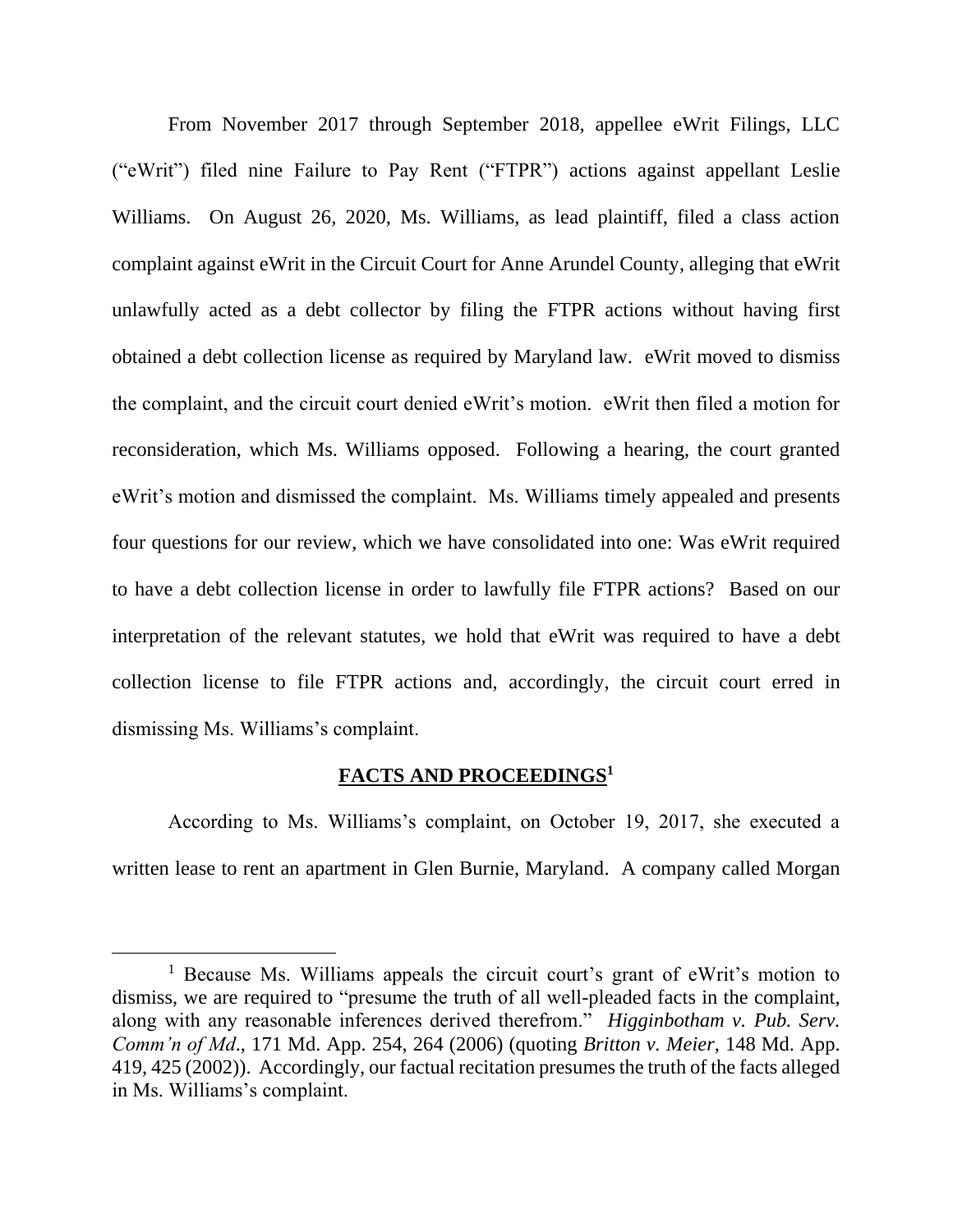Properties managed that property. Because Ms. Williams failed to fully pay her rent on time, Morgan Properties apparently hired eWrit to file FTPR actions against her. eWrit filed these FTPR actions pursuant to Real Property Article ("RP") § 8-401,<sup>2</sup> which allows a landlord to initiate eviction proceedings against a tenant who is late on her rent. Specifically, eWrit filed FTPR actions against Ms. Williams for late rental payments on November 7, 2017; December 8, 2017; January 9, 2018; February 8, 2018; May 9, 2018; June 8, 2018; July 10, 2018; August 8, 2018; and September 7, 2018.

The Maryland Collection Agency Licensing Act ("MCALA") requires a debt collection agency to first obtain a license before performing debt collection activity within the State. Md. Code (1992, 2015 Repl. Vol., 2021 Supp.), § 7-301 of the Business Regulation Article ("BR").<sup>3</sup> eWrit did not obtain its license, however, until April 3, 2018, meaning that it filed four FTPR actions against Ms. Williams while not licensed as a collection agency.<sup>4</sup> Accordingly, Ms. Williams averred that eWrit's FTPR actions filed on November 7, 2017; December 8, 2017; January 9, 2018; and February 8, 2018 were illegal,

<sup>&</sup>lt;sup>2</sup> We recognize that Md. Code (1974, 2015 Repl. Vol., 2021 Supp.), § 8-401 of the Real Property Article has been amended numerous times, and that the version as written in 2014 would have been in effect when eWrit filed the FTPR actions at issue here. Nevertheless, the subsequent amendments to RP § 8-401 have no bearing on the outcome of our decision.

<sup>&</sup>lt;sup>3</sup> Although we have cited to the 2021 Supplement of BR  $\S$  7-301, we note that this statute has not been amended since 2017.

<sup>&</sup>lt;sup>4</sup> At the hearing on the motion for reconsideration, eWrit's counsel asserted that it did not acquire a license because it believed one was needed to comply with the MCALA. Rather, eWrit's counsel explained that eWrit obtained its license "in order to cut off potential exposure" from lawsuits such as the instant case.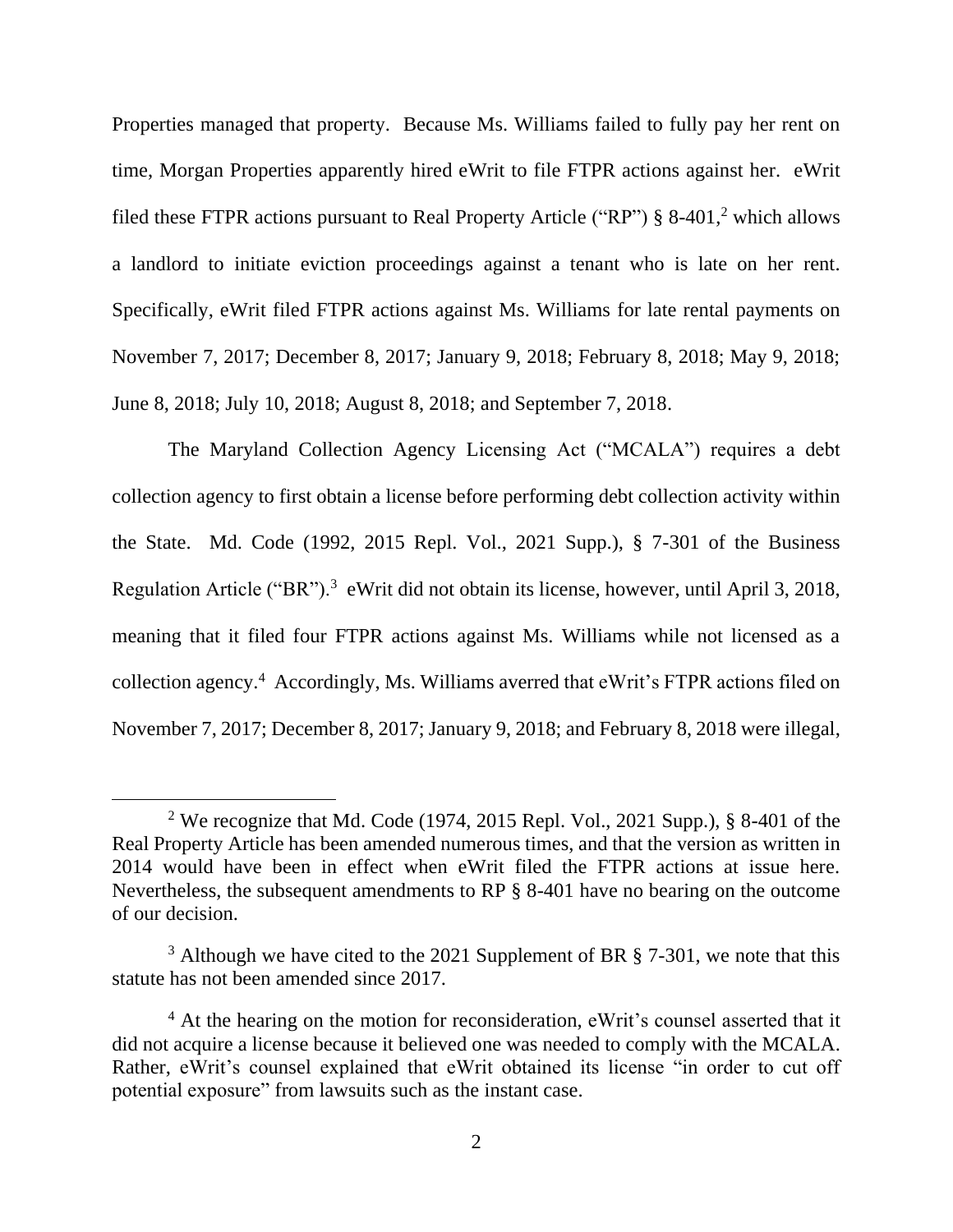and that the corresponding judgments eWrit obtained against her were therefore unenforceable.

Pursuant to her interpretation of eWrit's conduct—that filing FTPR actions constitutes debt collection activity—Ms. Williams, as the lead plaintiff in a class action lawsuit, filed a four-count complaint against eWrit. The first count alleged that eWrit violated the Maryland Consumer Debt Collection Act ("MCDCA") by performing debt collection activities without a debt collector license in violation of Md. Code (1975, 2013 Repl. Vol., 2021 Supp.), § 14-202(8) of the Commercial Law Article ("CL").<sup>5</sup> That code section prohibits a debt collector from attempting to enforce a right "with knowledge that the right does not exist." The second count alleged that eWrit violated the Maryland Consumer Protection Act ("MCPA") by filing the FTPR actions without a debt collection license, in violation of CL § 13-301(1). That section defines "unfair, abusive, or deceptive" trade practices to include false or misleading statements or representations that have the capacity or tendency to deceive or mislead consumers. The third count requested a declaratory judgment that the judgments eWrit obtained in its FTPR actions were

<sup>5</sup> We note that CL § 14-202 was amended in 2018 to add two additional prohibited acts, including "engag[ing] in unlicensed debt collection activity in violation of the [MCALA.]" As will be made clear in our discussion, the amendment has no impact on the outcome of this case.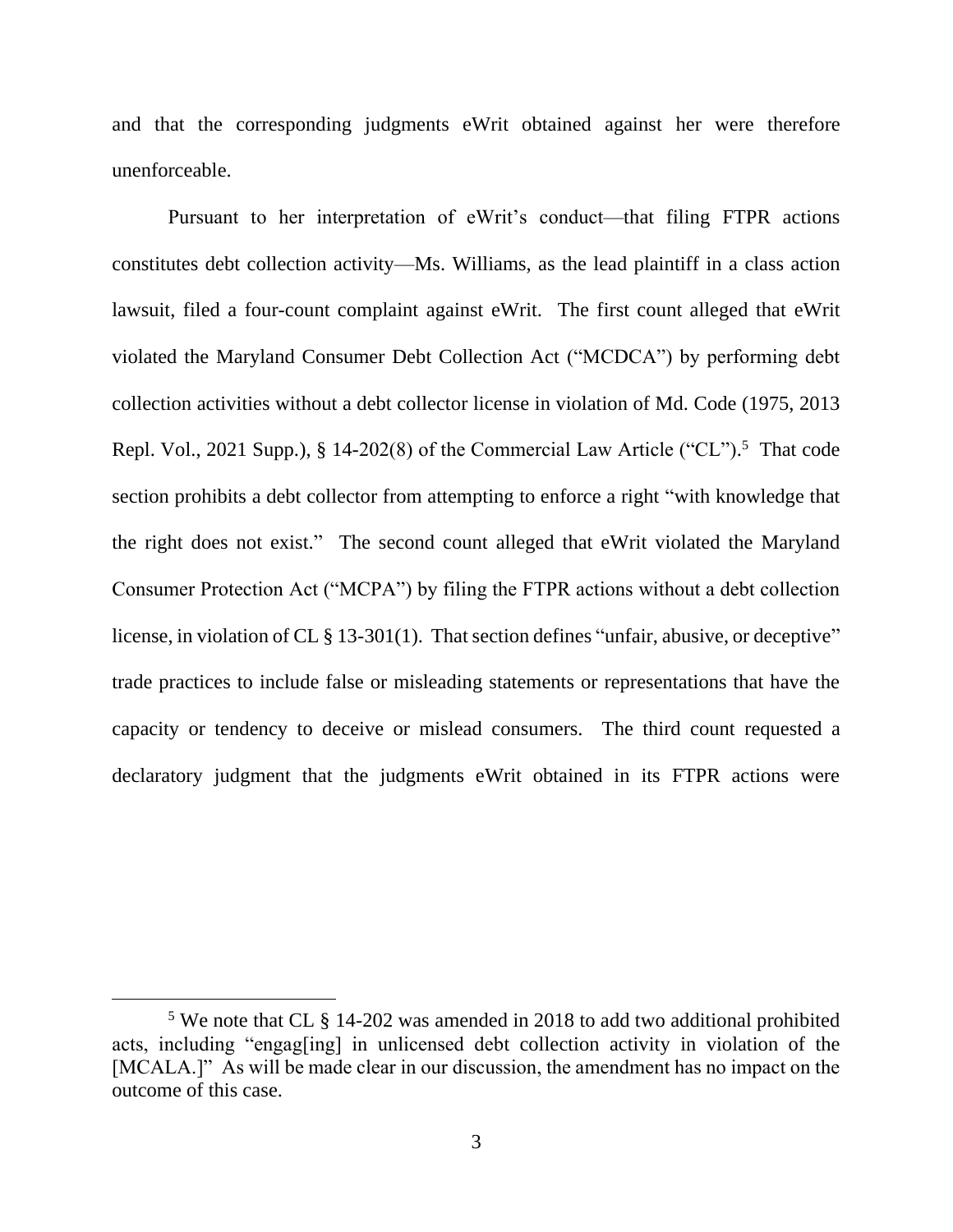unenforceable. The fourth count sought attorneys' fees.<sup>6</sup> Thus, all of Ms. Williams's causes of action were predicated upon her belief that eWrit was required to possess a debt collector license to legally file FTPR actions in Maryland.

On October 27, 2020, eWrit moved to dismiss and requested a hearing. In eWrit's memorandum in support of its motion to dismiss, eWrit argued, among other things, that it was not subject to the licensure requirements found in the MCALA because it did not engage in debt collection activity. Ms. Williams filed an opposition, and on November 19, 2020, the circuit court denied eWrit's motion without a hearing.

On December 2, 2020, eWrit filed a motion to reconsider and again requested a hearing. A hearing was held before a different judge than the one who originally denied eWrit's motion to dismiss. At the conclusion of the hearing, the court granted eWrit's motion and dismissed the complaint, and Ms. Williams timely appealed. We shall provide additional facts as necessary.

#### **STANDARD OF REVIEW**

"Generally, the 'standard of review of the grant or denial of a motion to dismiss is whether the trial court was legally correct.'" *Blackstone v. Sharma*, 461 Md. 87, 110 (2018) (quoting *Davis v. Frostburg Facility Operations, LLC*, 457 Md. 275, 284 (2018)).

<sup>&</sup>lt;sup>6</sup> The Class Action Complaint also requested class certification pursuant to Maryland Rule 2-231. A court, however, is not required to determine class certification prior to granting a motion to dismiss. *Murray v. Midland Funding, LLC*, 233 Md. App. 254, 264 n.7 (2017). Although the circuit court ultimately granted eWrit's motion to dismiss, it never resolved the class certification issue.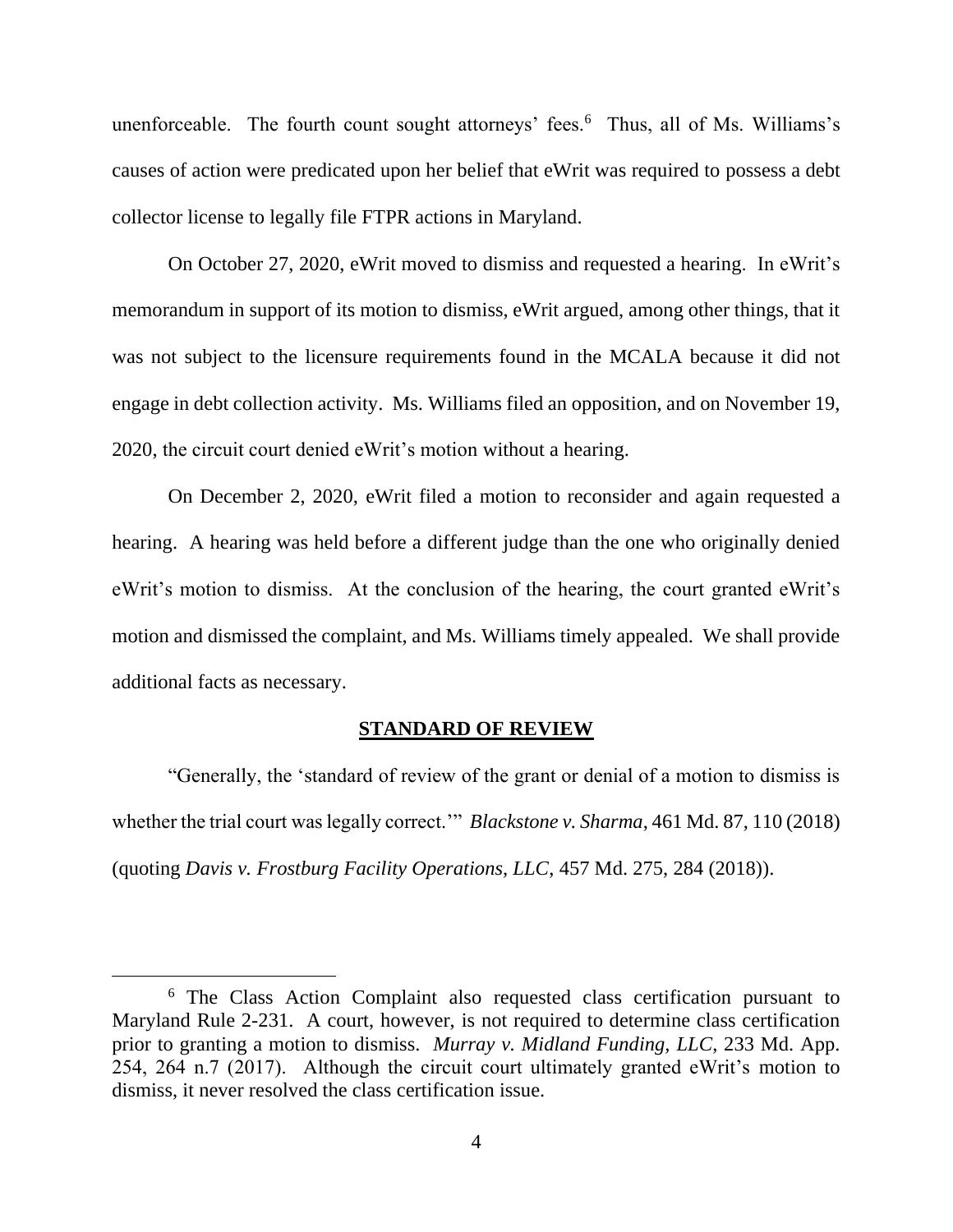#### **DISCUSSION**

The threshold issue in this case is whether eWrit, by simply filing FTPR actions on behalf of another, performed debt collection activity and therefore functioned as a debt collection agency for purposes of the MCALA, MCDCA, and MCPA. As we shall explain, the plain language of the MCALA establishes that actions meant to collect consumer debt for others, including FTPR actions, constitute debt collection activity. Moreover, the relevant legislative history confirms our plain language interpretation. Accordingly, eWrit was required to be licensed as a debt collection agency to file the FTPR actions in this case. We therefore reverse the circuit court's grant of eWrit's motion to dismiss Ms. Williams's complaint. Before we begin our analysis, however, it behooves us to first explain the landscape regarding the MCALA, MCDCA, and MCPA.

The General Assembly enacted the MCPA in 1973 in order to "take strong protective and preventative steps to investigate unlawful consumer practices, to assist the public in obtaining relief from these practices and to prevent these practices from occurring in Maryland." *Andrews & Lawrence Prof'l Servs., LLC v. Mills*, 467 Md. 126, 149-50 (2020) (quoting CL  $\S$  13-102(b)(3)). The MCPA "prohibits all trade practices that are unfair, abusive or deceptive in, among other things, the collection of consumer debts." *Id*. at 150 (citing CL §§ 13-301(14)(iii); 13-303(5)). The MCPA provides a private enforcement mechanism pursuant to CL § 13-408(a). *Id*.

Additionally, Maryland also has a consumer debt collection act—the MCDCA.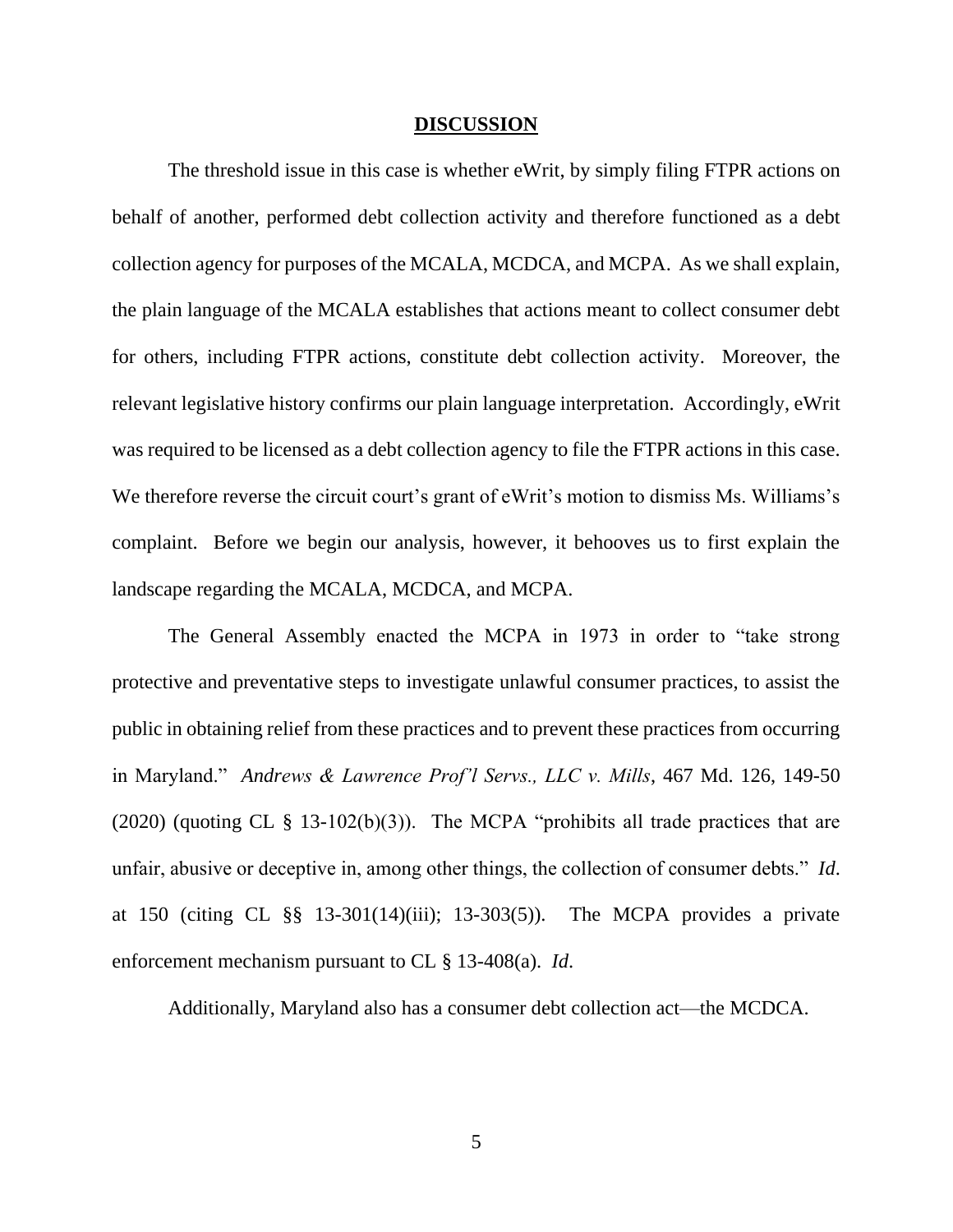The MCDCA regulates any "person collecting or attempting to collect an alleged debt arising out of a consumer transaction." [CL] § 14-201(b) (defining "collector"). The MCDCA prohibits eleven categories of conduct when collecting debts, including placing harassing or abusive calls to a debtor or claiming, attempting, or threatening to enforce a right with knowledge that the right does not exist. CL §§ 14-202(6); (8). The MCDCA also provides that a collector may not "[e]ngage in unlicensed debt collection activity in violation of the [MCALA.]" CL  $\S$  14-202(10).

*Id.* at 151. We note that CL § 14-202 was amended on October 1, 2018, three weeks *after* eWrit filed its final FTPR action against Ms. Williams. That amendment added CL § 14- 202(10), which, as noted, expressly prohibits a debt collector from engaging in unlicensed debt collection activity in violation of the MCALA. Nevertheless, prior to the 2018 amendment, the MCDCA still prohibited unlicensed debt collectors from pursuing debt collection actions in violation of the MCALA. *See LVNV Funding LLC v. Finch*, 463 Md. 586, 612 (2019) (holding that an unlicensed debt collector who attempts to collect a debt violates CL § 14-202(8) by attempting to enforce a right with knowledge that the right does not exist).

Finally, the MCALA "requires a collection agency to be licensed by the State Collection Agency Licensing Board unless exempted by the [MCALA]." *Mills*, 467 Md. at 151-52 (citing BR §§ 7-101; 7-301) (footnote omitted). Because the MCALA does not provide its own mechanisms for public enforcement or a private cause of action, a consumer who is sued by an unlicensed debt collector in violation of the MCALA may bring a claim for damages pursuant to the MCDCA and the MCPA (as Ms. Williams has done here). *See Finch v. LVNV Funding, LLC*, 212 Md. App. 748, 763 n.10 (2013), *abrogated on other grounds by LVNV Funding LLC v. Finch*, 463 Md. 586, 607. A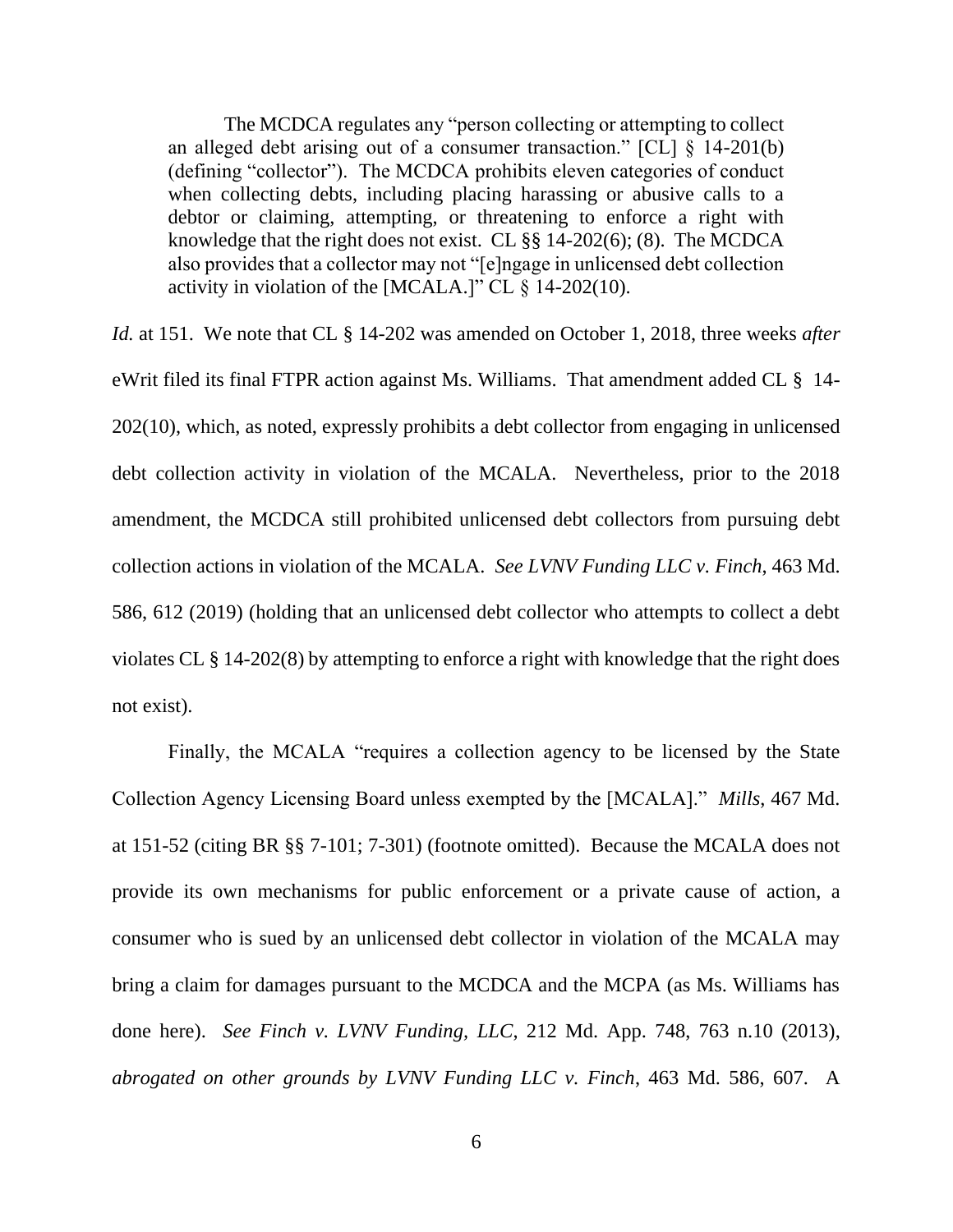violation of the MCALA constitutes a violation of the MCDCA, *LVNV Funding LLC*, 463 Md. at 612, and a violation of the MCDCA constitutes a per se violation of the MCPA, *Chavis v. Blibaum & Assocs., P.A*., \_\_ Md. \_\_, No. 30, Sept. Term 2020, Slip Op. at 14-15 (Md. Aug. 27, 2021) (quoting CL § 13-301(14)(iii)). Thus, if eWrit's filing of FTPR actions constitutes debt collection activity requiring licensure under the MCALA, Ms. Williams would have a viable cause of action for violations of the MCDCA and MCPA.

Against this backdrop, we note that the MCALA defines a "collection agency" as follows:

(d) "Collection agency" means a person who engages directly or indirectly in the business of:

(1) (i) collecting for, or soliciting from another, a consumer claim; or

(ii) collecting a consumer claim the person owns, if the claim was in default when the person acquired it;

(2) collecting a consumer claim the person owns, using a name or other artifice that indicates that another party is attempting to collect the consumer claim;

(3) giving, selling, attempting to give or sell to another, or using, for collection of a consumer claim, a series or system of forms or letters that indicates directly or indirectly that a person other than the owner is asserting the consumer claim; or

(4) employing the services of an individual or business to solicit or sell a collection system to be used for collection of a consumer claim.

BR  $\S$  7-101(d). The MCALA defines a "consumer claim" as a claim that "(1) is for money owed or said to be owed by a resident of the State; and (2) arises from a transaction in which, for a family, household, or personal purpose, the resident sought or got credit, money, personal property, real property, or services." BR § 7-101(f). We further note that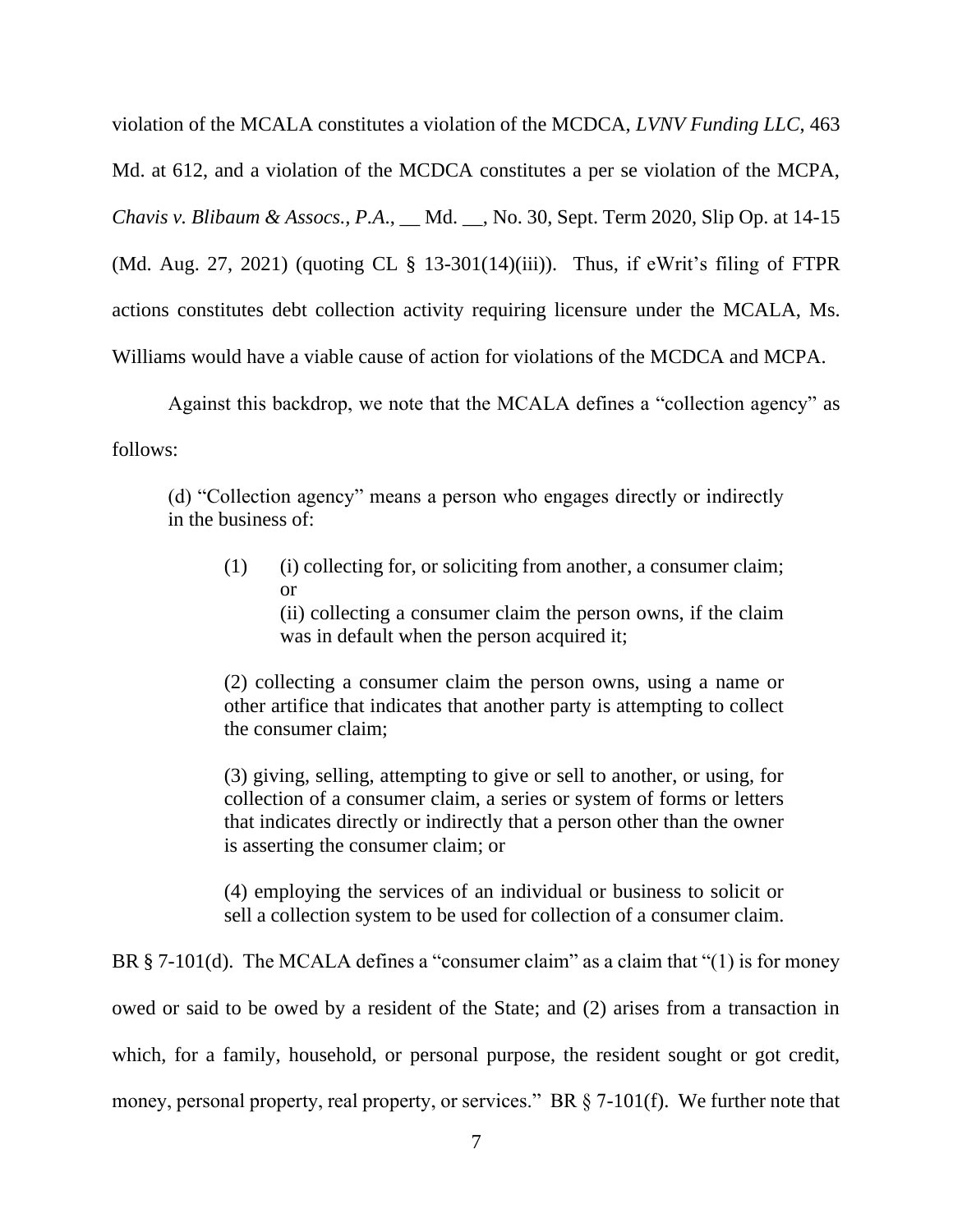the MCALA requires a license for any person who "does business as a collection agency in the State." BR § 7-301(a). Simply put, an entity that seeks to collect a consumer claim for another party performs debt collection activity, and requires a license.

The MCALA also contains a list of entities that are exempt from the Act. Among the exempted entities are banks and related financial institutions. *See* BR § 7-102(b). Relevant here, the licensing requirements in the MCALA do not apply to "a licensed real estate broker, or an individual acting on behalf of the real estate broker, in the collection of rent or allied charges for property[.]" BR  $\S$  7-102(b)(5). We shall discuss BR  $\S$  7-102(b)(5) in more detail *infra*.

Our analysis shall be guided by familiar precepts of statutory interpretation. "When conducting a statutory construction analysis, we begin 'with the plain language of the statute, and ordinary, popular understanding of the English language dictates interpretation of its terminology.'" *Blackstone*, 461 Md. at 113 (quoting *Schreyer v. Chaplain*, 416 Md. 94, 101 (2010)). "Even in instances 'when the language is unambiguous, it is useful to review legislative history of the statute to confirm that interpretation and to eliminate another version of legislative intent alleged to be latent in the language.'" *Id*. (quoting *State v. Roshchin*, 446 Md. 128, 140 (2016)).

### I. eWRIT'S FTPR ACTIONS CONSTITUTE DEBT COLLECTION ACTIVITY

We begin with the MCALA's plain language. The MCALA defines a "collection agency" as "a person who engages directly or indirectly in the business of: (1)(i) collecting for, or soliciting from another, a consumer claim." BR  $\S$  7-101(d)(1)(i). "Consumer claim" is defined to mean "a claim that: (1) is for money owed or said to be owed by a resident of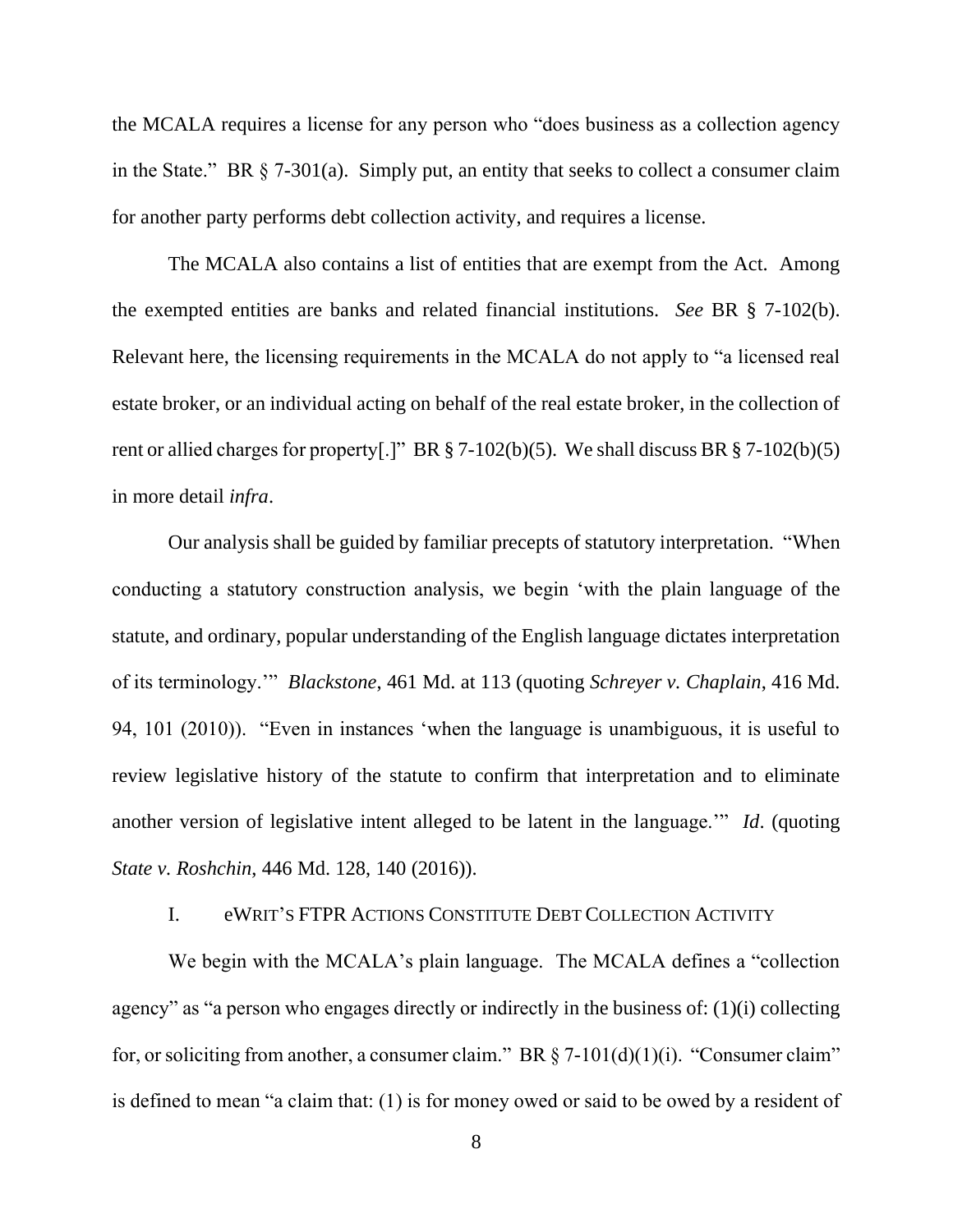the State; and (2) arises from a transaction in which, for a family, household, or personal purpose, the resident sought or got credit, money, personal property, real property, or services." BR § 7-101(f).

To determine whether an FTPR action constitutes a "consumer claim" under the MCALA, we look to RP § 8-401, the statutory authority for FTPR actions. RP § 8-  $401(b)(2)(iv)$  provides, in relevant part, that a landlord may file in the District Court a complaint "Requesting to repossess the premises and, if requested by the landlord, a judgment for the amount of rent due, costs, and any late fees, less the amount of any utility bills, fees, or security deposits paid by a tenant under § 7-309 of the Public Utilities Article<sup>[1]</sup>. Thus, the statute expressly provides that a landlord may seek both repossession of the premises *and* a monetary judgment. Here, when eWrit filed its FTPR complaints against Ms. Williams, it used District Court Form DC-CV-82<sup>7</sup> , the standard District Court form for FTPR complaints authorized by RP § 8-401.<sup>8</sup> In each FTPR complaint filed against Ms. Williams, eWrit asserted that "The Tenant rents from the Landlord who asks for possession of the property and a judgment for the amount determined to be due." *See* Paragraph 4 of DC-CV-82. In the following paragraphs of each FTPR complaint, eWrit alleged that Ms. Williams "is responsible to pay" \$1,145 per month in rent, and then sets

<sup>7</sup> District Court Form DC-CV-82 was revised in October 2021. *See* [https://www.courts.state.md.us/sites/default/files/import/district/forms/civil/dccv082np.p](https://www.courts.state.md.us/sites/default/files/import/district/forms/civil/dccv082np.pdf) [df](https://www.courts.state.md.us/sites/default/files/import/district/forms/civil/dccv082np.pdf) (last accessed December 9, 2021). The subsequent changes to the form have no bearing on our analysis.

<sup>&</sup>lt;sup>8</sup> At the request of the Court, Ms. Williams filed a "Supplement to Record Extract" which included eWrit's District Court form complaints against her.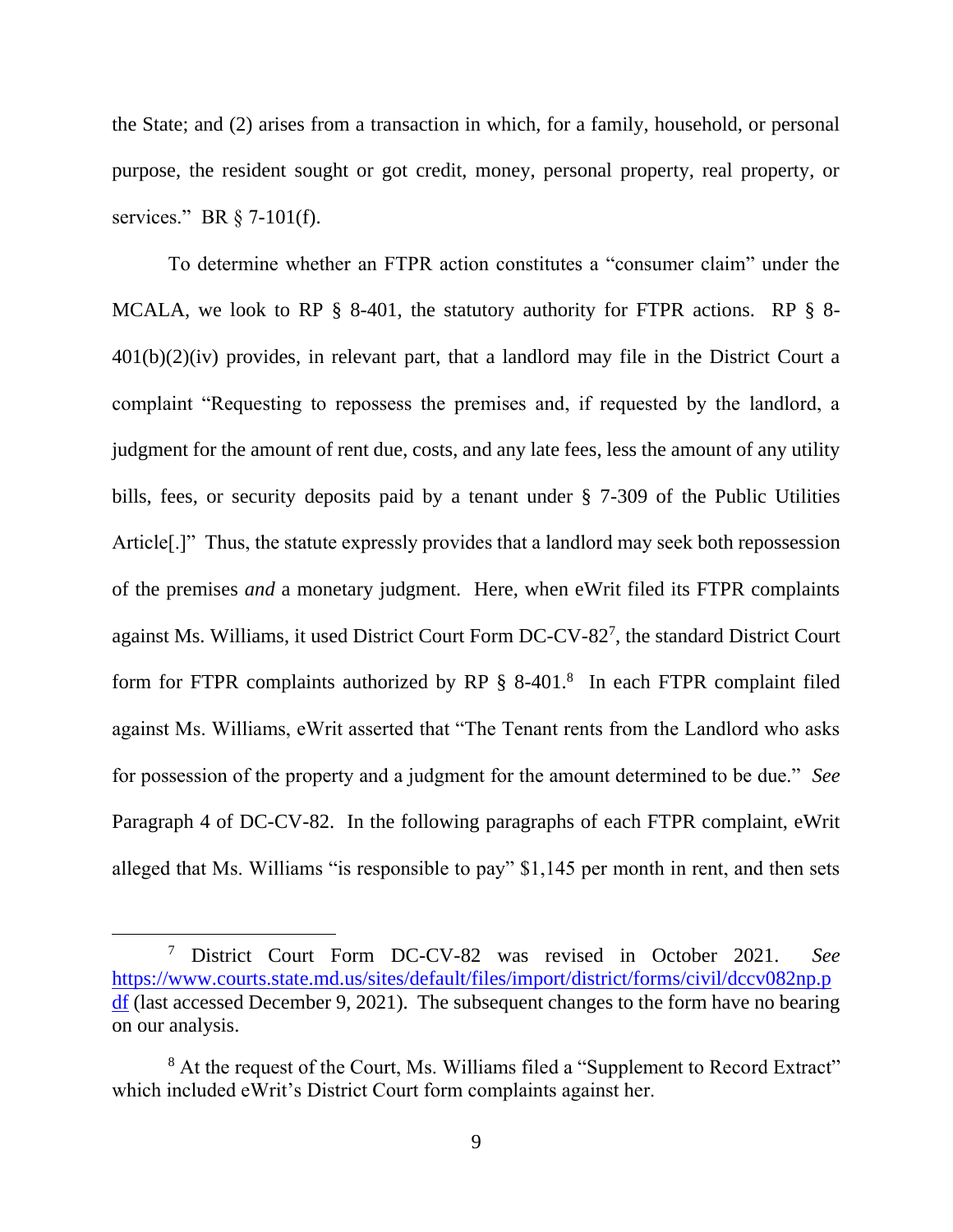forth the precise amount of rent and late charges claimed. *See* Paragraphs 5 and 6 of DC-CV-82. We have no difficulty concluding that eWrit's complaints, on their face, sought to collect "consumer claims" as defined in the MCALA. Each FTPR complaint represents "a claim that: (1) is for money owed or said to be owed by a resident of the State; and (2) arises from a transaction in which, for a family, household, or personal purpose, the resident sought or got credit, money, personal property, real property, or services."<sup>9</sup> BR §  $7-101(f)$ .

eWrit attempts to extricate itself from the grasp of the MCALA's licensing requirements by arguing that, because it never personally served Ms. Williams and thus did not obtain personal jurisdiction over her, the District Court could not have entered a monetary judgment against her.<sup>10</sup> We are wholly unpersuaded by eWrit's argument—the complaints filed against Ms. Williams unequivocally sought "possession of the property and *a judgment for the amount determined to be due*." (Emphasis added). That eWrit effectively withdrew its request for a monetary judgment when it appeared before a District Court judge does not vitiate its "claim" for "money owed" by a Maryland resident where the resident received "personal property" (a leasehold interest) for a "family, household, or personal purpose." BR § 7-101(f). Furthermore, in Ms. Williams's complaint, she

<sup>&</sup>lt;sup>9</sup> It has been long-established in Maryland that a leasehold interest constitutes an interest in personal property. *See Neuman v. Travelers Indem. Co*., 271 Md. 636, 641 (1974); *Heritage Realty, Inc. v. City of Balt*., 252 Md. 1, 4 (1969); *Kolker v. Biggs*, 203 Md. 137, 141 (1953); *Holzman v. Wager*, 114 Md. 322, 328 (1911).

<sup>&</sup>lt;sup>10</sup> RP § 8-401(e)(2)(iv) only allows a party to seek a judgment for rent and late fees if the residential tenant was personally served with a summons.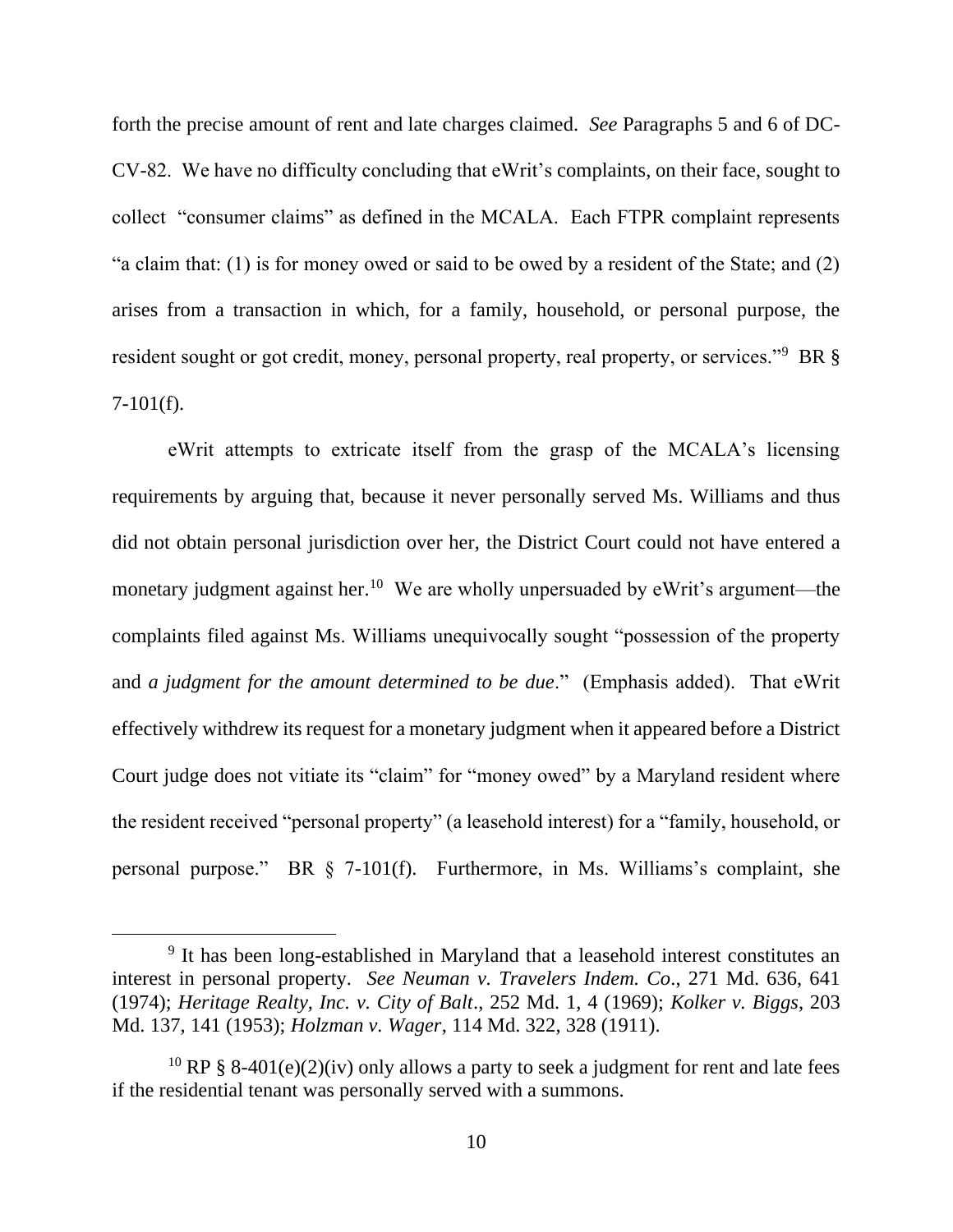specifically alleged that eWrit sought and obtained money judgments against her.<sup>11</sup> In short, eWrit, by filing the FTPR complaints in this case, falls squarely within the plain language of the MCALA's definition of a collection agency and, accordingly, eWrit was required to be licensed. *See* BR § 7-301(a).

We find further support for our interpretation that eWrit's FTPR actions constitute debt collection activity pursuant to the MCALA by examining the MCALA's specifically delineated exemptions for licensure. Notably, the MCALA provides a list of entities to which its licensure requirements do not apply, and entities such as eWrit that are engaged in the business of recovering unpaid rents for landlords are not among them. *See* BR § 7-  $102(b).^{12}$ 

The MCALA does, however, exempt a specific type of entity seeking to recover the collection of rent for another: licensed real estate brokers or their agents. BR  $\S$  7-102(b)(5) states that the MCALA's licensing requirements do not apply to "a licensed real estate

<sup>&</sup>lt;sup>11</sup> In her complaint, Ms. Williams claimed that eWrit obtained "judgments" against her, that "for each FTPR, the District Court entered judgment in the amount that eWrit had originally sought[,]" and that eWrit performed debt collection activity by "filing lawsuits and obtaining judgments[.]" Thus, Ms. Williams's complaint specifically alleged that eWrit sought monetary judgments against her. We must presume the truth of these wellpleaded facts. *Higginbotham*, 171 Md. App. at 264 (quoting *Britton v. Meier*, 148 Md. App. at 425).

<sup>&</sup>lt;sup>12</sup> Pursuant to BR § 7-102(b), the MCALA does not apply to: banks; federal or State credit unions; mortgage lenders; "a person acting under an order of a court of competent jurisdiction"; "a licensed real estate broker, or an individual acting on behalf of the real estate broker, in the collection of rent or allied charges for property"; savings and loan associations; "a title company as to its escrow business"; trust companies; lawyers collecting debts for clients in certain circumstances; and a person collecting debts for another in certain circumstances not applicable here.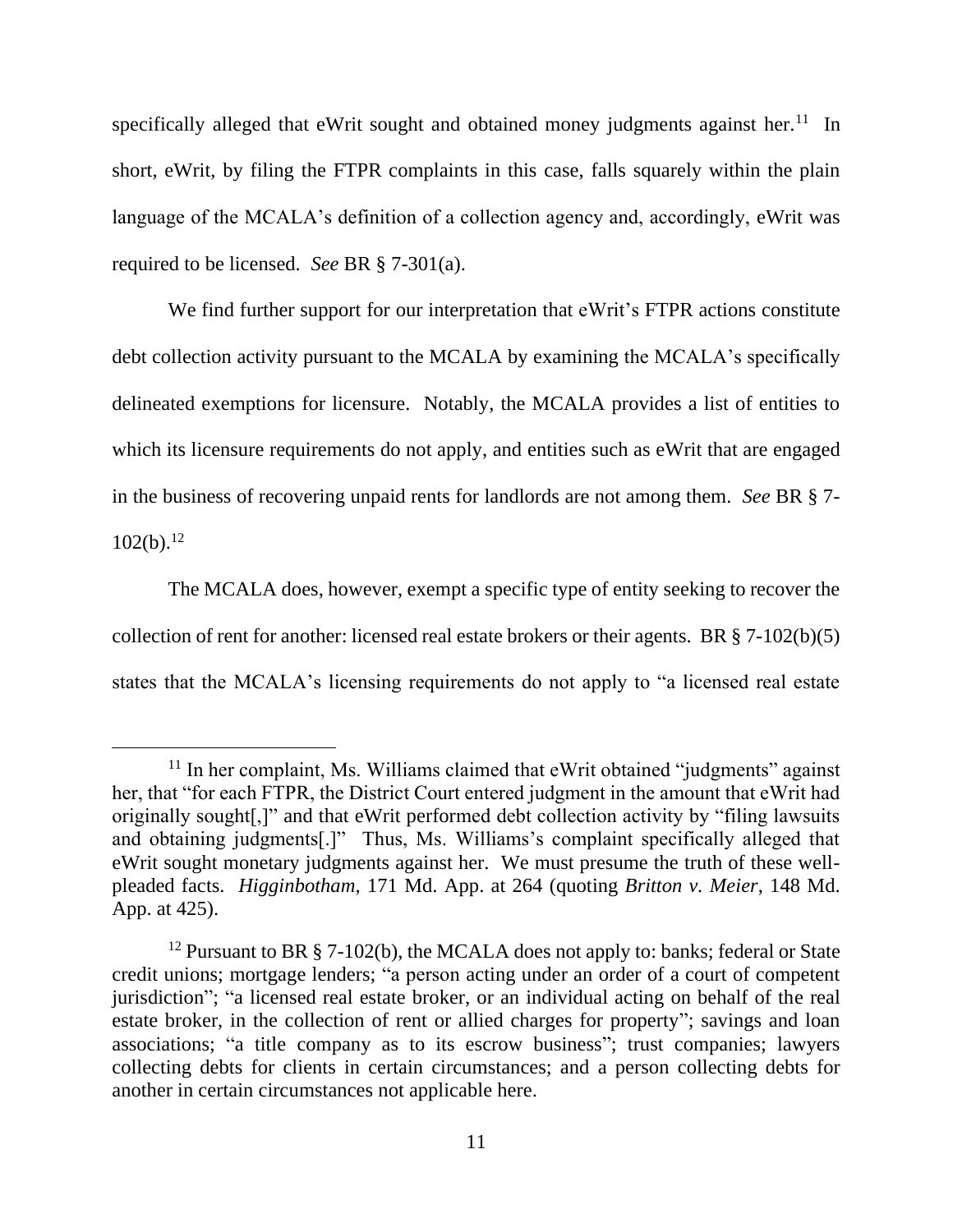broker, or an individual acting on behalf of the real estate broker, in the collection of rent or allied charges for property[.]" We find this exemption to be particularly illuminating. By only exempting real estate brokers and their agents from licensure requirements in the context of collecting rent for others, the MCALA implicitly asserts that *all other individuals or entities* that seek to collect rent for others *are* in fact performing debt collection activity. We therefore conclude that the plain language of the MCALA makes clear that eWrit's FTPR actions constitute debt collection activity.<sup>13</sup>

Although we hold that the plain language of the MCALA is not ambiguous, as we noted above, it is often useful to review the legislative history of a statute to confirm our statutory interpretation. *Blackstone*, 461 Md. at 113. Our review of the legislative history of the MCALA vindicates our plain reading, and confirms that entities such as eWrit that file FTPR actions on behalf of others are performing debt collection activity. We explain.

<sup>13</sup> In its brief, eWrit argues that *Blackstone* supports the notion that it is not a collection agency. Our careful review of *Blackstone*, however, persuades us that it is distinguishable from the instant case. *Blackstone* involved whether a foreign statutory trust constitutes a debt collection agency in light of a 2007 amendment to the MCALA. 461 Md. at 93, 115. Relevant there, the *Blackstone* Court focused on the role of foreign statutory trusts in the context of the mortgage industry, and noted that the MCALA does not apply to many actors in that industry. *Id*. at 115-16. Ultimately, the Court concluded that the MCALA (and particularly the 2007 amendment) was not intended to license mortgage industry actors, and that statutory enactments to foreclosure law subsequent to the 2007 amendment to the MCALA vindicated this interpretation. *Id*. at 146-47. Indeed, the Court stated: "Our holding today in no way undermines the consumer protections found in any of these statutes, including MCALA. Instead, this Court clarifies that foreign statutory trusts, acting as special purpose vehicles in the mortgage industry, were outside of the purview of the collection agency industry that the General Assembly intended to license when it enacted MCALA and passed the 2007 departmental bill." *Id*. at 95 n.3. The instant case has no connection to the mortgage industry or foreign statutory trusts. Accordingly, *Blackstone* is inapposite.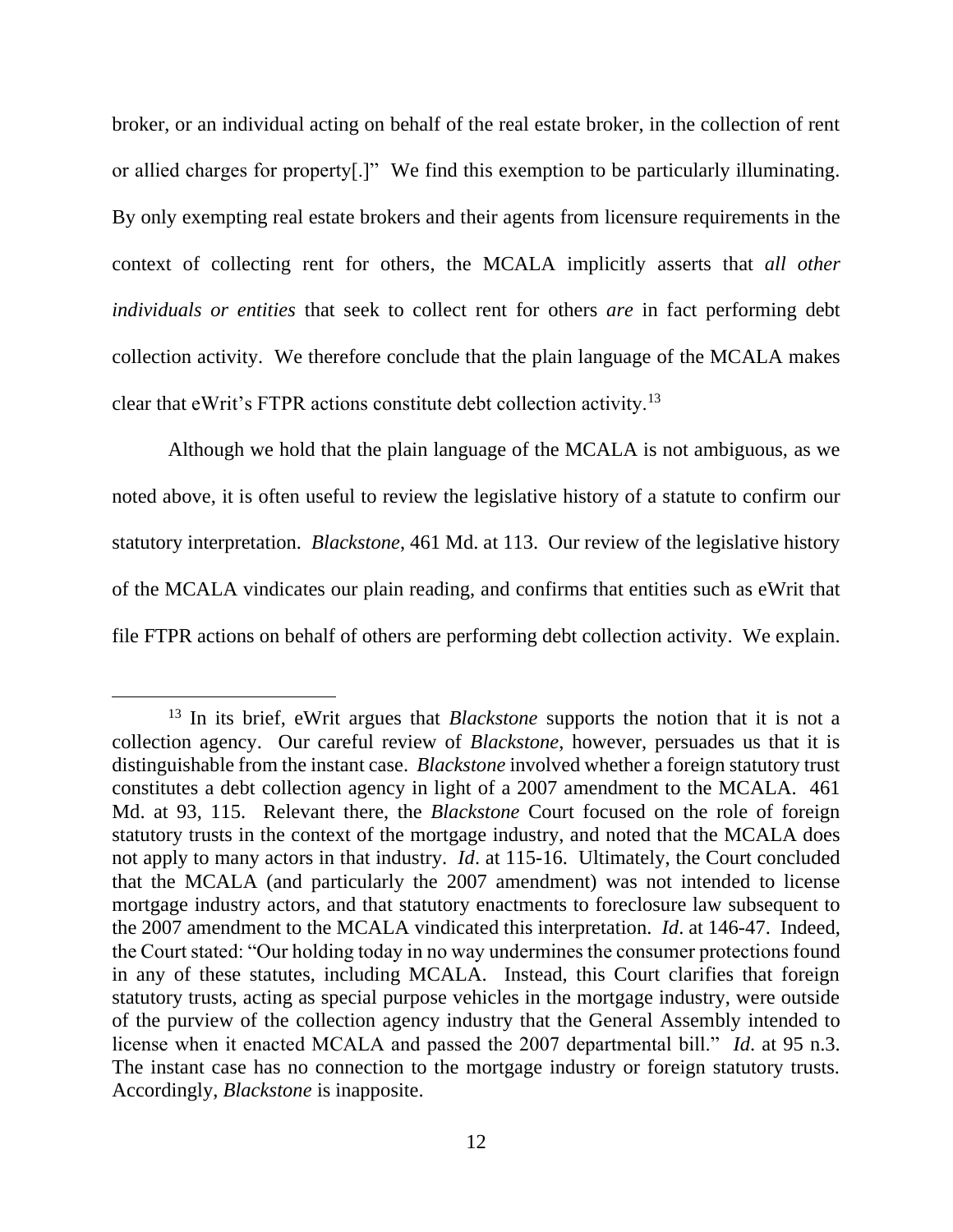On January 28, 1980, the Maryland Attorney General's Office issued an opinion at the request of the Maryland Collection Agency Licensing Board in which the Attorney General asserted that *all* entities that collect rent for others perform debt collection activity:

all rent collectors must be licensed as collection agencies if: (1) they are engaged in the business of collecting or attempting to collect for others rents owed or claimed to be owed to those others by Maryland residents for leasehold interests acquired for personal, family, or household purposes[;] and (2) they do not fall within one of the specific exclusions contained in the law.

65 Md. Op. Att'y Gen. 316 (1980). We note the breadth of the Attorney General's position—any party collecting rent for another is a debt collection agency.

Approximately two weeks after issuance of the Attorney General's Opinion, the Maryland Senate introduced 1980 Senate Bill 842, which sought to clarify what entities constitute collection agencies. Ultimately, the Bill created an exemption in the context of rent collection, stating that a debt collection agency does not include "any person licensed under the laws of this state as a real estate broker, associate broker, real estate salesman, or an employee of a real estate broker, with respect to the collection of rent and allied charges for property on behalf of the employing broker."<sup>14</sup>

<sup>14</sup> 1980 Senate Bill 842 also proposed adding as an exemption "any landlord or the managing agent or employee of the landlord with respect to the collection of rent and allied charges for residential housing." Although we could find no explanation for this language's exclusion from the bill in our legislative history research, we presume it would have been unnecessary to exclude landlords when the Attorney General's opinion made clear that landlords collecting their own rent are *not* debt collectors, but that all third-party rent collectors who collect rent owed to others *are* debt collectors. 65 Md. Op. Att'y Gen. at 317-18.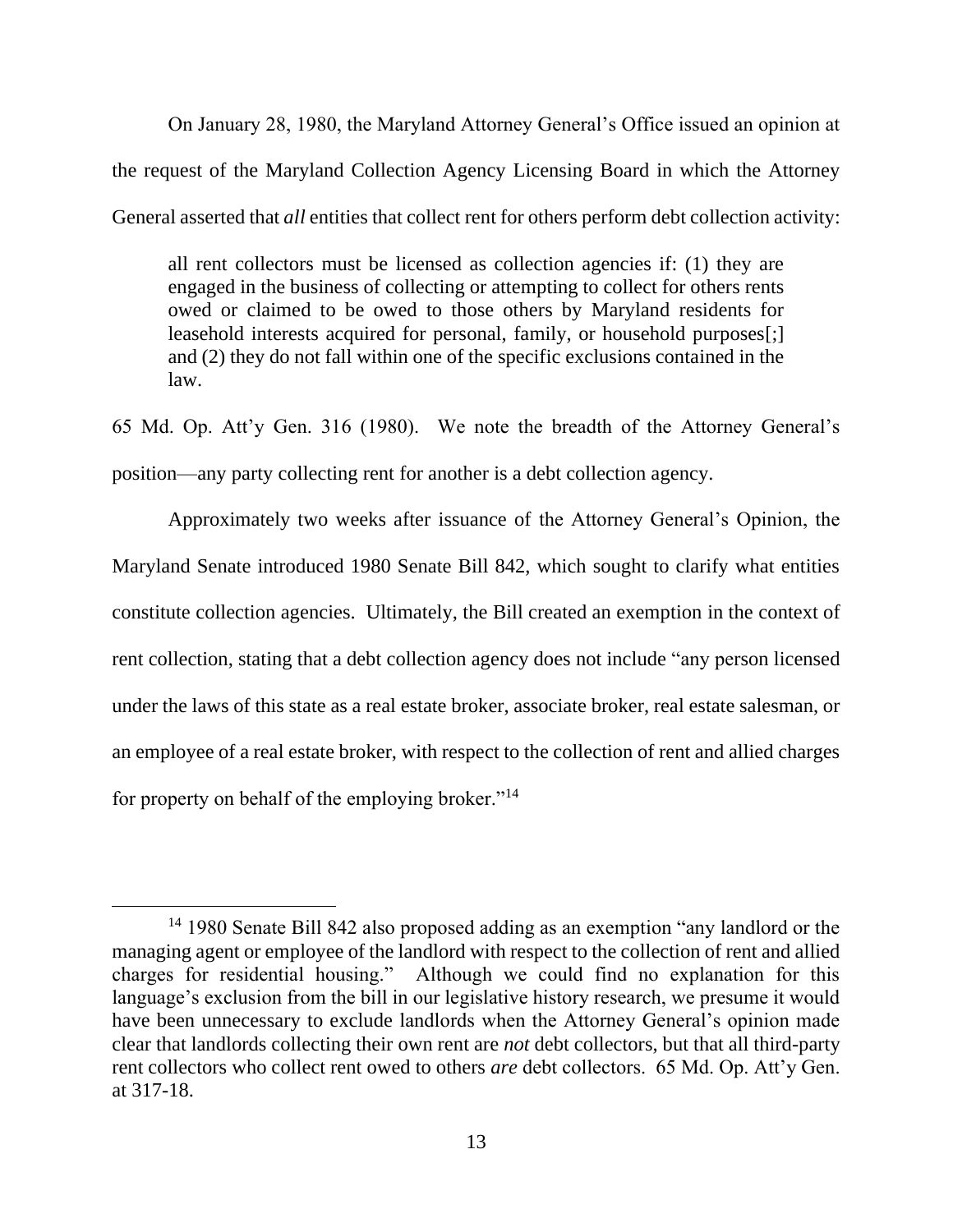We find it notable that the Maryland Senate seemingly responded to the Attorney General's opinion when it proposed a bill two weeks after the opinion's issuance to clarify that real estate brokers and their agents that collect rents would not constitute debt collection agencies. It seems logical to infer that the Senate was aware of the Attorney General's position. *See Donlon v. Montgomery Cnty. Pub. Schs*., 460 Md. 62, 95 (2018) ("We presume the Legislature is aware of the Attorney General's statutory interpretation and, in the absence of enacting a change to the statutory language subsequent to the issuance of such an opinion, to acquiesce in the Attorney General's construction." (citing *Read Drug & Chem. Co. v. Claypool*, 165 Md. 250, 257-58 (1933))). In light of the Attorney General's broad interpretation that rent collectors must be licensed as collection agencies, the General Assembly carved out a single exemption for real estate brokers and their agents who engage in the collection of rent. By failing to exempt any other rent collection entities in the bill, the General Assembly inferentially manifested its intent that all other rent collectors engage in debt collection activity.<sup>15</sup>

<sup>&</sup>lt;sup>15</sup> The Court of Appeals has referred to this form of statutory construction as the maxim "*expressio unius est exclusio alterius*" or "to express or include one thing implies the exclusion of the other, or of the alternative." *Md. Ins. Comm'r v. Cent. Acceptance Corp*., 424 Md. 1, 32 (2011) (quoting *Breslin v. Powell*, 421 Md. 266, 286 (2011)). We acknowledge the Court's caution "against the too easy use of this statutory construction tool to override the clear intent of the Legislature[.]" *Id*. We note, however, that this construction comports with our interpretation of the plain language of the statute. The General Assembly created a single exemption (for real estate brokers); therefore all other parties that collect rents due to others are debt collectors.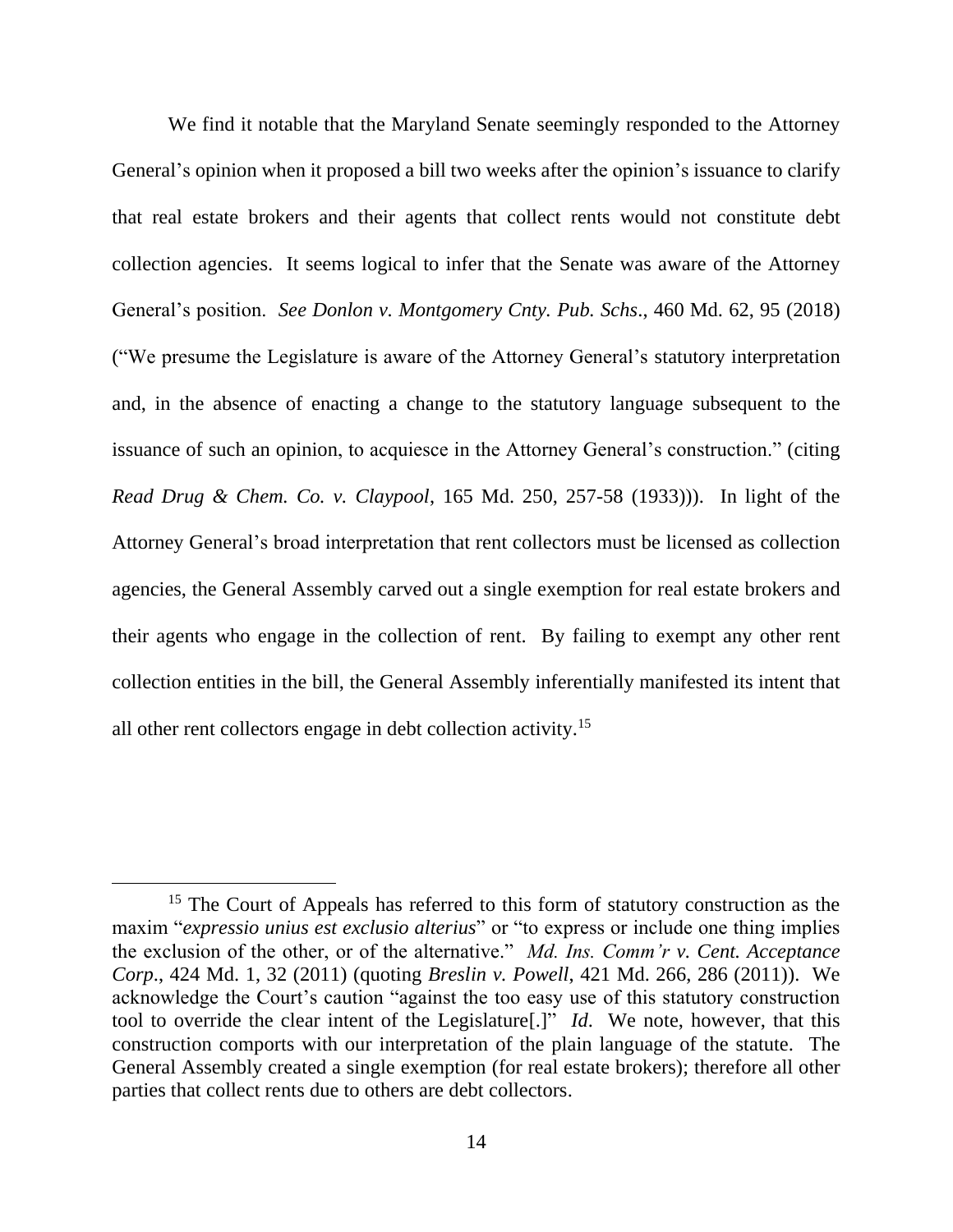Here, the landlord's managing agent, Morgan Properties, apparently hired eWrit to file FTPR actions against Ms. Williams. As such, eWrit was engaged in the business of collecting rents owed to others (landlords) arising out of personal or household leases executed by Maryland resident tenants. Accordingly, the legislative history materials confirm our plain reading of the MCALA—that eWrit is a "collection agency," and was therefore required to be licensed.

# II. THE COURTS AND JUDICIAL PROCEEDINGS ARTICLE HAS NO IMPACT ON LICENSING REQUIREMENTS

Despite the plain language of the MCALA and its legislative history, eWrit argues that Md. Code (1973, 2020 Repl. Vol.), § 5-1201 et seq. of the Courts and Judicial Proceedings Article ("CJP") clarify that filing FTPR actions on behalf of others does not constitute debt collection activity. As we shall explain, we construe CJP § 5-1201 et seq. as making no substantive changes to Maryland's debt collection licensure requirements.

In 2016, the General Assembly enacted CJP  $\S$  5-1201 et seq.<sup>16</sup> These statutes were enacted to govern the procedures by which a debt collector may file a claim against a consumer. CJP § 5-1202(a), for example, affirmatively imposes a burden on a creditor or debt collector that it "may not initiate a consumer debt collection action after the expiration of the statute of limitations." Additionally, CJP § 5-1203 imposes substantial evidentiary

<sup>&</sup>lt;sup>16</sup> Aside from an amendment to CJP  $\S$  5-1202 in 2018 not relevant here, CJP  $\S$  5-1201 et seq. have remained unchanged since 2016.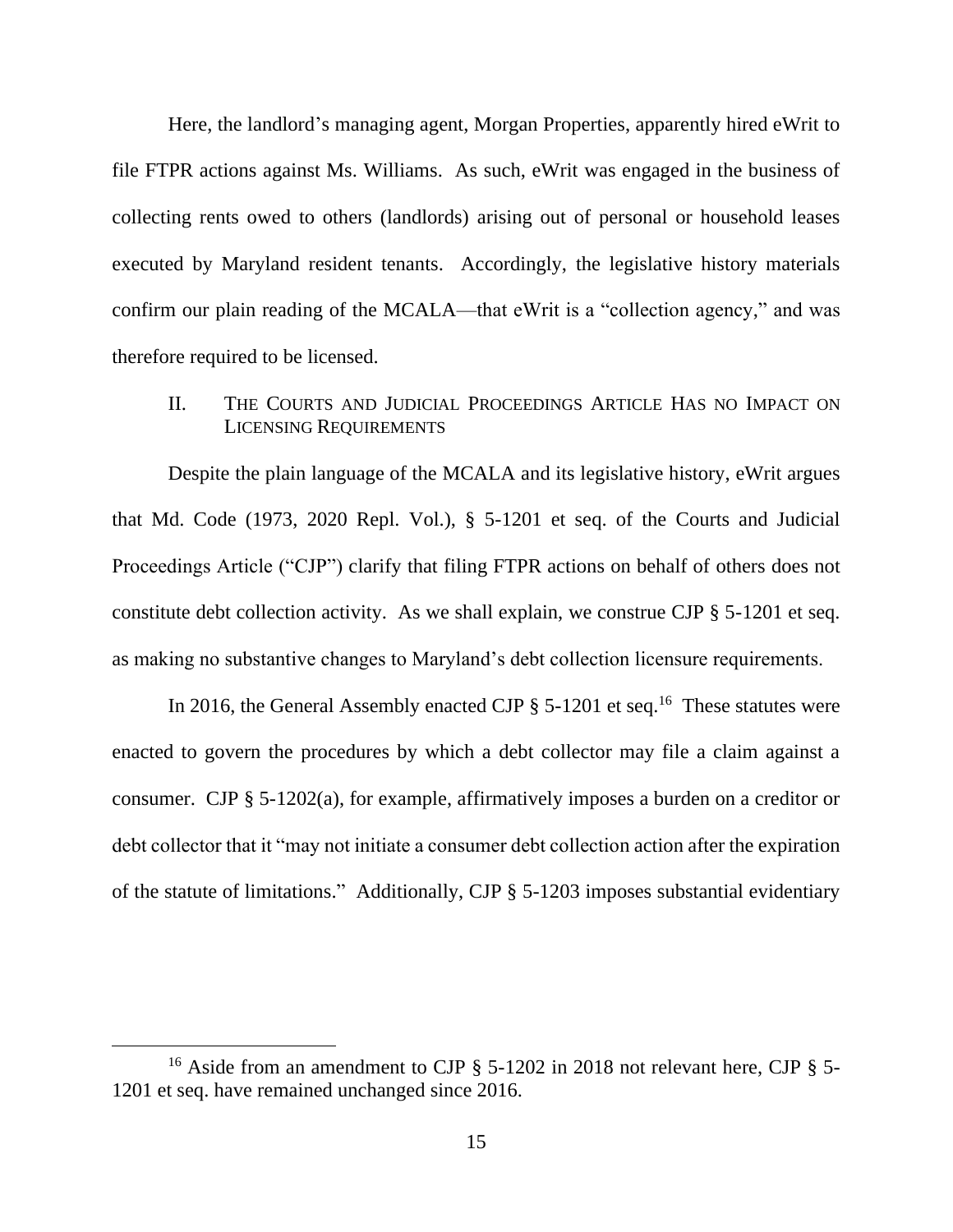hurdles on any party seeking a judgment in a debt collection action.<sup>17</sup> To obtain a judgment, the statute requires the party to introduce into evidence numerous documents which prove: the existence of the debt, the debt's terms and conditions, the debt buyer/collector's ownership of the debt, the identification and nature of the debt, and several other forms of identification meant to protect consumers from unverified or expired debt collection claims. The limitations and evidentiary provisions in the statute are clearly intended to provide additional protections for Maryland consumers.

Despite the fact that CJP § 5-1201 et seq. were enacted to protect Maryland consumers, eWrit seizes on the definitional language of CJP § 5-1201 to argue that the statute manifests the General Assembly's intent that the filing of FTPR actions pursuant to RP § 8-401 does not constitute debt collection activity, and therefore entities such as eWrit who file FTPR actions on behalf of others are not subject to the licensure requirements of the MCALA. We disagree with the significance eWrit places upon CJP § 5-1201 et seq. within the scheme of Maryland statutes designed to protect consumers from the abusive practices of debt collection agencies.

Relevant to eWrit's argument, CJP § 5-1201, which provides the definitions for the terms contained in the subtitle, defines a "consumer debt collection action" as follows:

> (f)(1) "Consumer debt collection action" means any judicial action or arbitration proceeding in which a claim is asserted to collect a consumer debt.

<sup>&</sup>lt;sup>17</sup> The evidentiary requirements set forth in CJP  $\S$  5-1203 do not apply in "judgment" on affidavit" cases.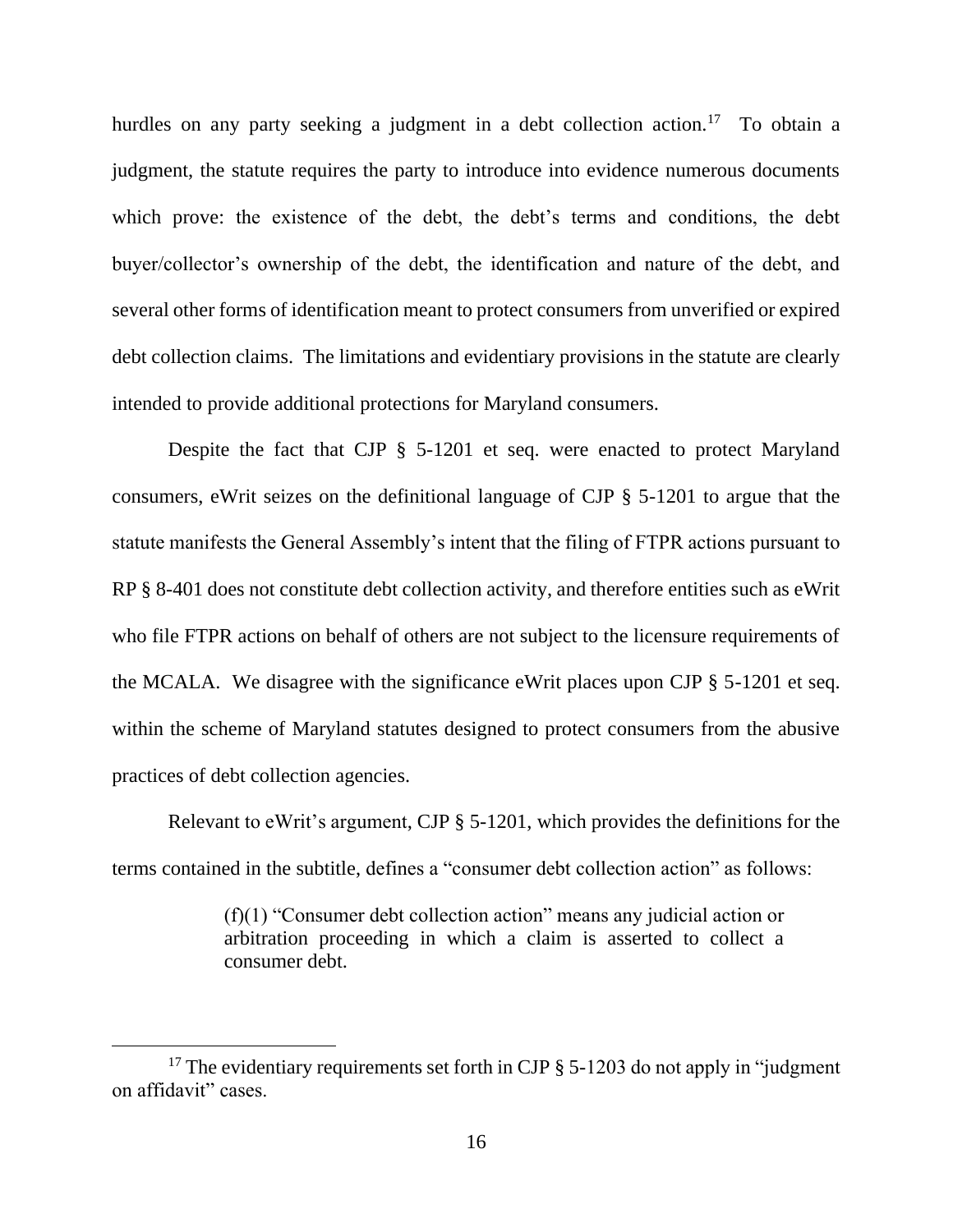(2) "Consumer debt collection action" *does not include an action brought under § 8-401 of the Real Property Article by a landlord or an attorney, a property manager, or an agent on behalf of a landlord*.

(Emphasis added). Additionally, CJP  $\S$  5-1201(i)(2)(vii) provides that a

"Debt buyer" *does not include*: . . . (vii) An attorney, a licensed debt collection agency, a property manager, *or any other person that collects or attempts to collect consumer debt in an action under § 8-401 of the Real Property Article on behalf of an original creditor that is a residential rental property owner*.

(Emphasis added).

eWrit places great emphasis on the fact that RP § 8-401 actions do not constitute consumer debt collection actions under CJP  $\S$  5-1201(f)(2), but we are not persuaded that CJP § 5-1201 alters the MCALA's licensure requirements. First, the plain language of CJP § 5-1201(a) makes clear that the definitions are limited in scope; the statute begins "(a) *In this subtitle* the following words have the meanings indicated." (Emphasis added). Thus, the statute itself confines the extent to which its definitions apply—only to the subtitle itself and not to the other statutes such as the MCALA. Also noteworthy is the fact that CJP § 5-1204 states, "This subtitle may not be construed to alter any licensing requirement under federal or Maryland law applicable to debt buyers or collectors." This language speaks for itself—the subtitle should not be viewed as changing licensing requirements, including those found in the MCALA. The plain language of CJP § 5-1201 et seq. therefore demonstrates the General Assembly's intent that the subtitle was not intended to modify Maryland licensure requirements.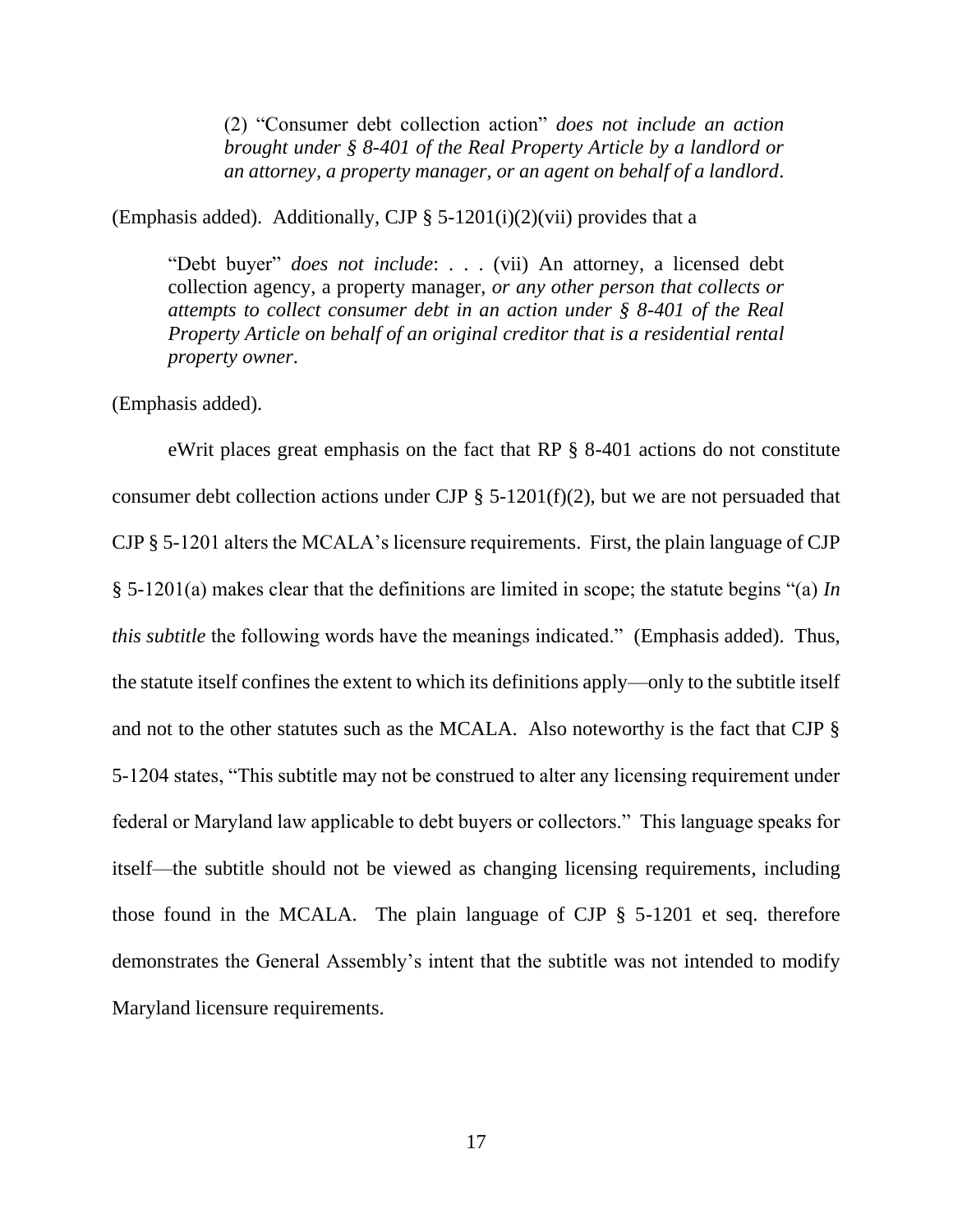The legislative history of CJP § 5-1201 et seq. further bolsters our view that this legislation was not meant to address licensure requirements. According to the Floor Report, 2016 Senate Bill 771—which would ultimately be codified as CJP § 5-1201 et seq. and was sponsored by the Attorney General's Office—was designed to "establish[] *procedural requirements* for consumer debt collection actions." Senate Judicial Proceedings Committee, Floor Report, Senate Bill 771 (2016) (emphasis added). Although the Floor Report goes on to state that the filing of an FTPR action is "not considered a consumer debt collection action under the bill[,]" the thrust of the bill was clearly to provide additional protections for Maryland consumers. *Id*. The Floor Report explains that the bill "prohibits a creditor or a collector from initiating a consumer debt collection action after the expiration of the statute of limitations applicable to the consumer debt collection action[,]" and that a debt buyer or collector may not initiate a consumer debt collection action unless that party possesses all of the documents required by CJP § 5- 1203(b)(3) to obtain a judgment, including proof of the existence of the debt, proof of the terms and conditions of the debt, and proof of ownership of the debt. The Floor Report therefore suggests that the bill was simply designed to introduce procedural protections for Maryland consumers who are sued by debt collectors.

The Fiscal and Policy Note for Senate Bill 771 vindicates this interpretation. It states that, "This bill establishes several *procedural requirements* for 'consumer debt collection actions.' *The bill's provisions may not be construed to alter any licensing requirement under federal or Maryland law applicable to debt buyers or collectors*." Fiscal and Policy Note, Senate Bill 771 (2016) (emphasis added). Thus, the purpose of the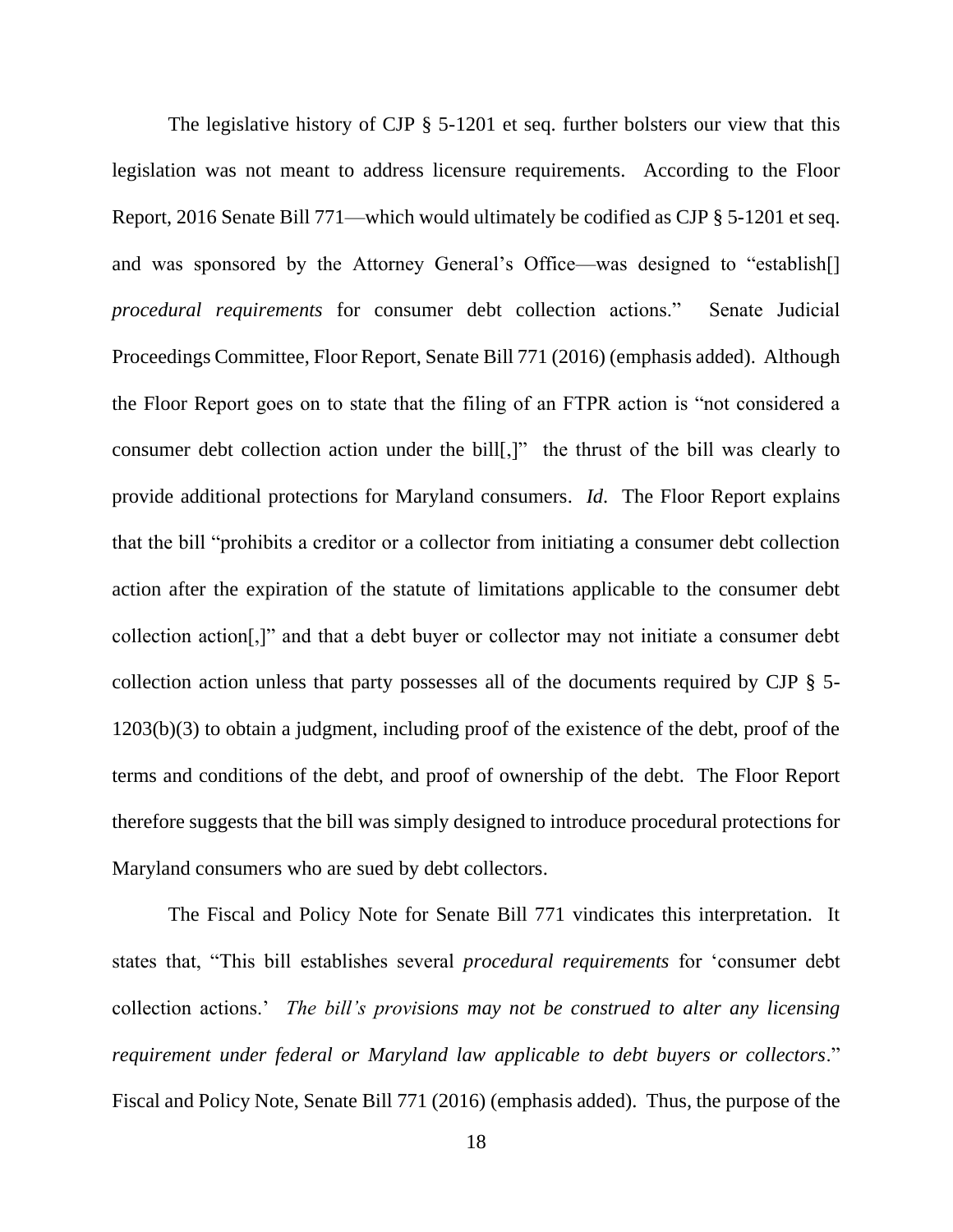bill was to implement new procedures for non-FTPR debt collection actions, *not* to address Maryland licensure requirements. Furthermore, a March 3, 2016 letter from the Attorney General states that the bill was designed to "extend[] protections to Maryland consumers facing collection actions for debts they may not owe." The March 3, 2016 letter states,

SB 771 would prevent collection activities from taking place after the statute of limitations on[ce] the debt has expired. And it would also ensure that any payments made by consumers after the expiration deadline do not reset the clock on collection activity.

Importantly, SB 771 codifies court rules that require full and appropriate documentation be placed into evidence in court before a judgment against a consumer can be issued. These documents must include: a certified copy of proof of the debt; a document signed by the debtor showing the evidence of the debt; a listing of all prior owners of the debt; records of the last payment on the debt and proof that the debtor is the actual verified recipient of the credit.

This documentation will prevent improper judgments against consumers.

This letter indicates that the Attorney General's Office intended to create procedural protections for Maryland consumers in debt collection actions. That entities filing FTPR actions were specifically exempted from these new procedural requirements should not be construed as meaning that CJP § 5-1201 exempts such entities from the licensure requirements in the MCALA. Rather, we construe the exclusionary language in CJP § 5- 1201 as simply exempting rent collectors who file FTPR actions from the new procedural requirements codified in CJP § 5-1201 et seq. In other words, entities filing FTPR actions on behalf of others are not constrained by the statute of limitations provision in CJP § 5- 1202, nor are they required to introduce into evidence the numerous documents necessary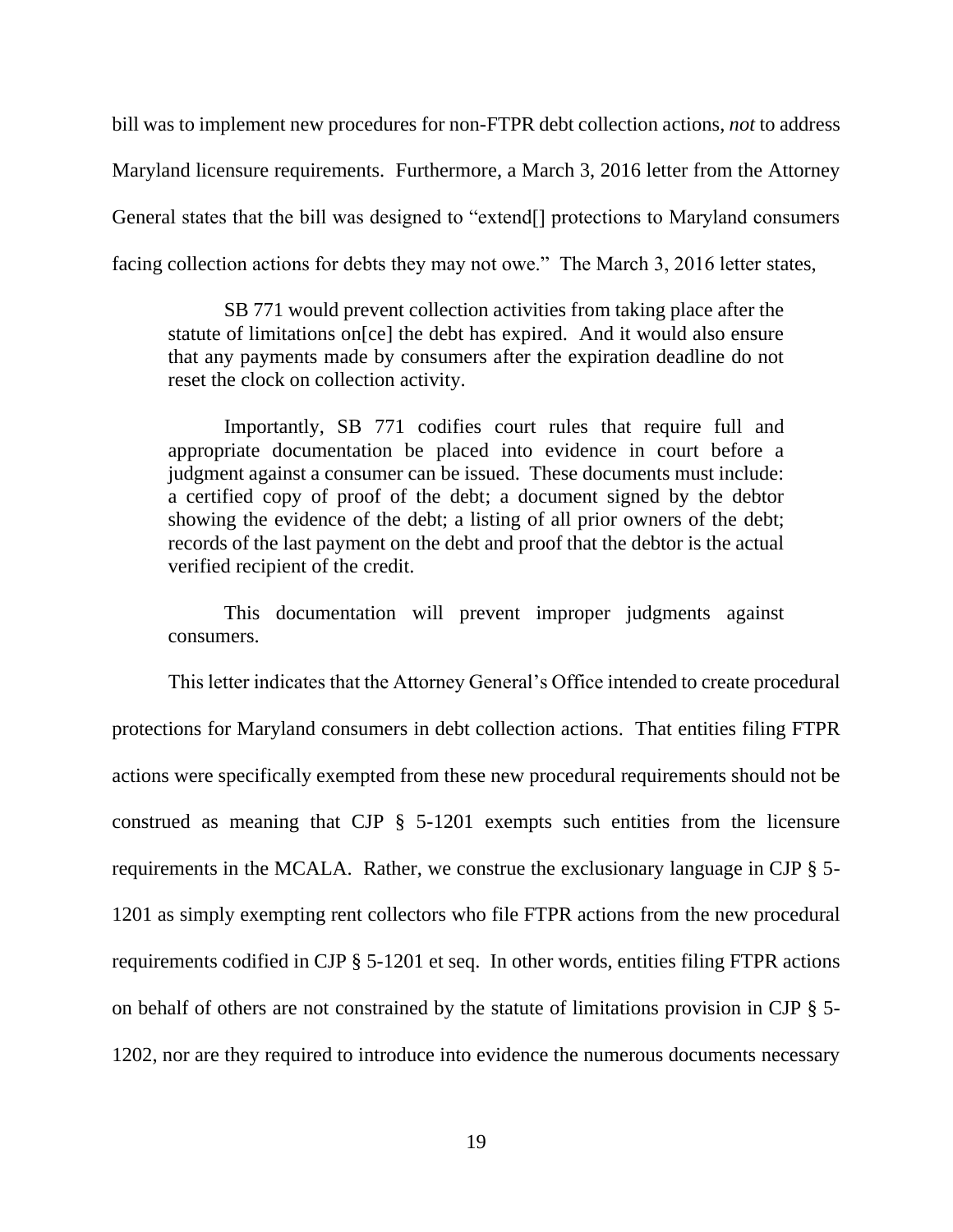to secure a debt collection judgment pursuant to CJP  $\S 5{\text -}1203$ .<sup>18</sup> But these entities must still be licensed as debt collectors because CJP § 5-1204 expressly provides that nothing in the subtitle should be construed as modifying Maryland's licensure requirements.

This interpretation is consistent with the thrust of the Attorney General's actions dating back to 1980. In 1980, the Attorney General specifically determined that entities such as eWrit that file actions for others based on delinquent rent are performing debt collection activity and must be licensed. Indeed, it would seem contradictory for the Attorney General's Office to propose a bill in 2016 that was specifically designed to provide additional protections for consumers, but would effectively vitiate its longstanding interpretation that entities such as eWrit that collect rent for others are required to be licensed. Accordingly, we reject eWrit's argument that CJP § 5-1201 et seq. exempt eWrit from the MCALA's licensure requirements.

#### **CONCLUSION**

All of the counts in Ms. Williams's complaint rely on the notion that eWrit

<sup>&</sup>lt;sup>18</sup> Although not expressly stated in the legislative history, there is good reason to exempt FTPR actions from the procedural requirements of CJP §§ 5-1202 and 5-1203. First, FTPR actions are designed to allow landlords to obtain prompt relief when a tenant fails to pay rent and, as such, it is unlikely that the statute of limitations would be implicated. Second, as the most frequently filed action in the District Court of Maryland, the General Assembly may have viewed the strict evidentiary requirements of CJP § 5- 1203 as unduly burdensome, thereby slowing down a process that is intended to be expedited. *See* Maryland Judiciary Statistical Abstract 2019, https://mdcourts.gov/sites [/default /files /import/publications /annualreport/reports/2019/fy2019statisticalabstract.pdf](https://mdcourts.gov/sites%20/default%20/files%20/import/publications%20/annualreport/reports/2019/fy2019statisticalabstract.pdf) (669,778 landlord-tenant actions filed, or 40.8% of all District Court cases filed); Maryland Judiciary Statistical Abstract 2018, [https://mdcourts.gov/sites/default/files/import](https://mdcourts.gov/sites/default/files/import%20/publications/annualreport/reports/2018/fy2018statisticalabstract.pdf)  [/publications/annualreport/reports/2018/fy2018statisticalabstract.pdf](https://mdcourts.gov/sites/default/files/import%20/publications/annualreport/reports/2018/fy2018statisticalabstract.pdf) (653,505 landlordtenant actions filed, or 39.2% of all District Court cases filed).